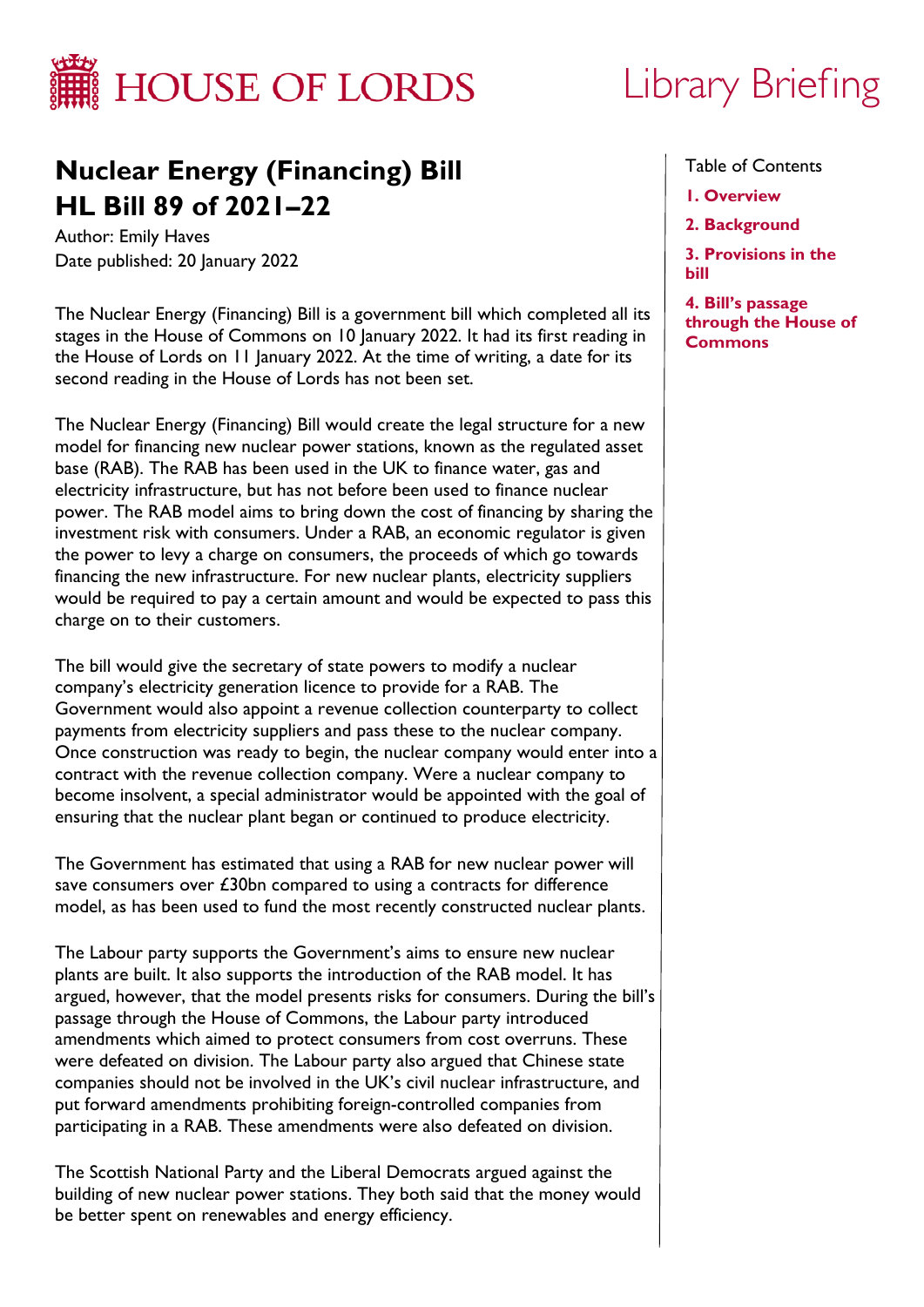# **Table of Contents**

| I. Overview                                                                   |                 |
|-------------------------------------------------------------------------------|-----------------|
|                                                                               |                 |
|                                                                               |                 |
| 2. Background                                                                 | 3               |
|                                                                               |                 |
|                                                                               |                 |
| 3. Provisions in the bill                                                     |                 |
| 3.1 Part 1: nuclear energy generation projects: regulated asset base model  5 |                 |
|                                                                               |                 |
|                                                                               |                 |
|                                                                               |                 |
| 4. Bill's passage through the House of Commons                                | $\overline{10}$ |
|                                                                               |                 |
|                                                                               |                 |
|                                                                               |                 |
|                                                                               |                 |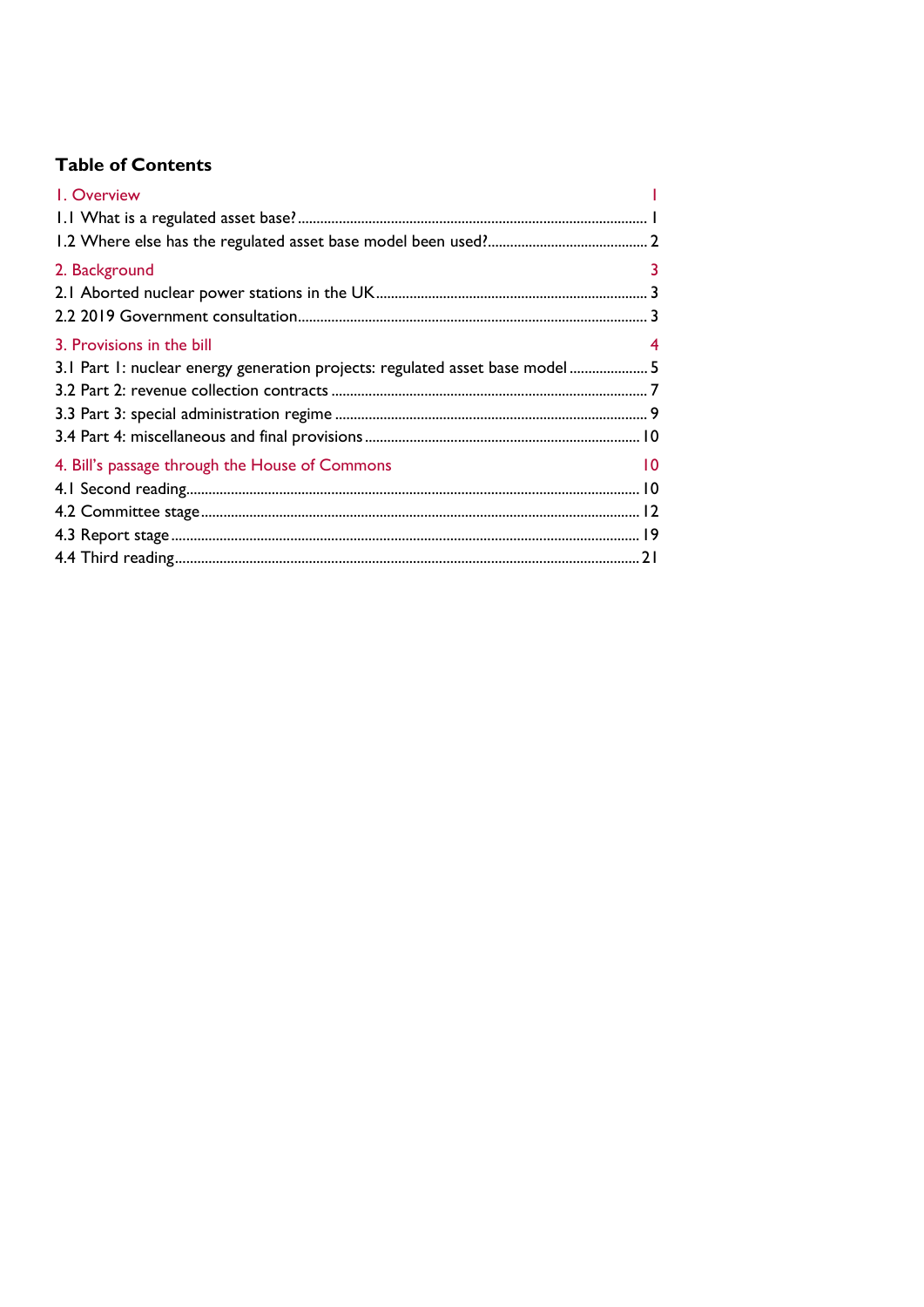#### <span id="page-2-1"></span><span id="page-2-0"></span>**1. Overview**

The [Nuclear Energy \(Financing\) Bill](https://bills.parliament.uk/bills/3057) would create the legal structure for a new model for financing new nuclear power stations, known as the regulated asset base (RAB). Alongside the bill, the Government published explanatory [notes,](https://bills.parliament.uk/publications/44587/documents/1222) an [impact assessment](https://publications.parliament.uk/pa/bills/cbill/58-02/0174/ImpactAssessment.pdf) and a [delegated powers memorandum.](https://bills.parliament.uk/publications/44580/documents/1216)

The bill completed all its House of Commons stages on 10 January 2022. At the time of writing, a date for second reading in the House of Lords has not been set.

This briefing will focus on the RAB model and the passage of the bill so far. For information on civil nuclear power in the UK generally, including arguments about whether new plants are necessary, safety, and the disposal of nuclear waste, please see the House of Lords Library briefing 'Nuclear [power in the UK'](https://lordslibrary.parliament.uk/nuclear-power-in-the-uk/) published on 1 December 2021.

#### <span id="page-2-2"></span>**1.1 What is a regulated asset base?**

The RAB model, which has been used to finance water, gas and electricity infrastructure, aims to bring down the cost of financing by sharing the investment risk with consumers. Under a RAB, an economic regulator is given the power to levy a charge on consumers, the proceeds of which go towards financing the new infrastructure.<sup>[1](#page-2-3)</sup> For new nuclear plants, electricity suppliers would be required to pay a certain amount and would be expected to pass this charge on to their customers. This would finance the construction of new nuclear power stations. Private investors would also contribute to the financing.

The bill proposes to allow the secretary of state to modify a nuclear company's existing electricity generation licence to insert provisions relating to a  $\mathsf{RAB}^2$  $\mathsf{RAB}^2$  The amount the nuclear company would be allowed to receive from consumers would be set by the regulator, currently Ofgem. The nuclear company would then enter into a 'revenue collection contract' with a 'revenue collection counterparty'. The revenue collection counterparty would collect the payments from the electricity suppliers and pass the money to the nuclear company. The bill would also establish a special administration regime which would provide for the process to be followed were a nuclear company under a RAB to become insolvent.

According to the Government, the RAB model will reduce the overall cost

<span id="page-2-3"></span>Department for Business, Energy and Industrial Strategy, 'New finance model to cut cost [of new nuclear power stations'](https://www.gov.uk/government/news/new-finance-model-to-cut-cost-of-new-nuclear-power-stations), 26 October 2021.

<span id="page-2-4"></span>[Explanatory Notes,](https://bills.parliament.uk/publications/44587/documents/1222) pp 4–6.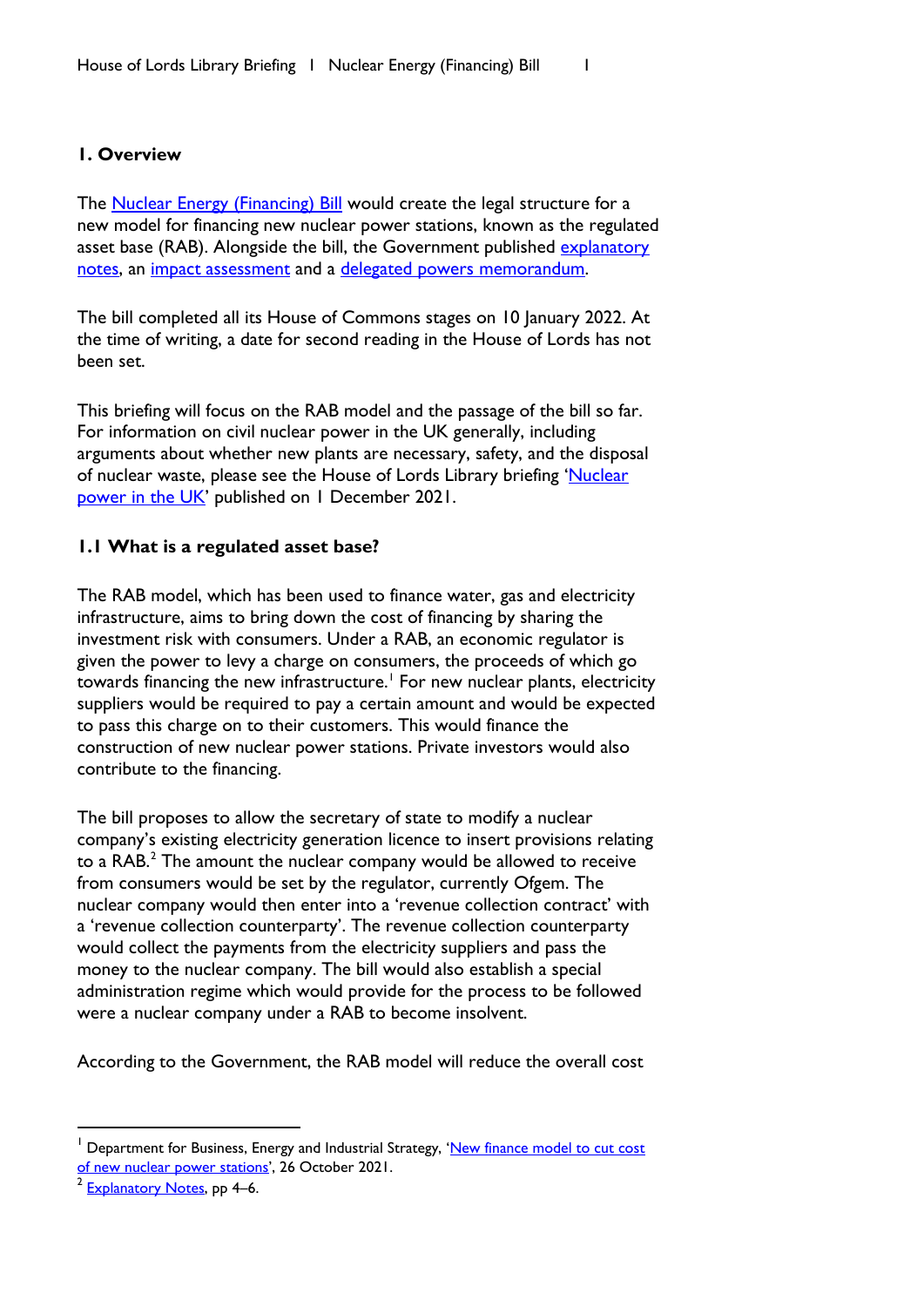to consumers of new nuclear power.<sup>[3](#page-3-1)</sup> This is because the extra money available during construction means project owners can avoid taking out loans which accumulate interest, the costs of which would eventually need to be recouped on energy prices. Hinkley Point C, the only nuclear plant currently under construction, has been funded used a contracts for difference model in which the plant is privately financed but the Government sets a fixed price for the energy produced. The Government estimates that using a RAB rather than a contracts for difference model will save consumers between £30bn and £80bn.

# <span id="page-3-0"></span>**1.2 Where else has the regulated asset base model been used?**

# *UK*

The RAB model has been used to finance large infrastructure projects in the UK, including the Thames Tideway. The Thames Tideway project to improve London's sewers is being financed by a charge on Thames Water's customers' bills.<sup>[4](#page-3-2)</sup> Although private capital was also raised, this is being repaid during the tunnel's construction, before it is operational, using the funds being collected from consumers.

# *USA*

A similar model to the RAB, known as early cost recovery, has been used to finance new nuclear energy plants in the  $US^5$  $US^5$  Nuclear projects in the states of Georgia and South Carolina using this model have been started. Commercial operation of the project in Georgia, which was approved in 2012, has been delayed several times and the plant is not yet operational.<sup>6</sup> The project in South Carolina has been abandoned following the bankruptcy of one of the project's partners.<sup>[7](#page-3-5)</sup> As a result, electricity bill payers have paid money towards a power station but will not receive the benefits of its electricity. Several executives associated with the failed company are the subject of criminal proceedings.

<span id="page-3-1"></span><sup>&</sup>lt;sup>3</sup> Department for Business, Energy and Industrial Strategy, 'Future funding for nuclear [plants',](https://www.gov.uk/government/news/future-funding-for-nuclear-plants) 26 October 2021.

<span id="page-3-2"></span>Gill Plimmer, ['Investors reap rewards of London super sewer long before it is built',](https://www.ft.com/content/32f0a802-d6bc-11e8-ab8e-6be0dcf18713) *Financial Times* (£), 8 November 2018.

<span id="page-3-3"></span><sup>5</sup> Dave Williams, ['Georgia lawmakers OK early recovery of nuclear costs',](https://www.bizjournals.com/atlanta/stories/2009/02/23/daily85.html) *Atlanta Business Chronical*, 26 February 2009.

<span id="page-3-4"></span><sup>&</sup>lt;sup>6</sup> Jeff Amy, ['New delay for Georgia nuclear reactors as costs mount',](https://www.usnews.com/news/best-states/georgia/articles/2021-10-25/new-delay-for-georgia-nuclear-reactors-as-costs-mount) US News, 25 October 2021.

<span id="page-3-5"></span><sup>7</sup> AP News, '<u>4th person charged in South Carolina nuclear project failure</u>', 18 August 2021.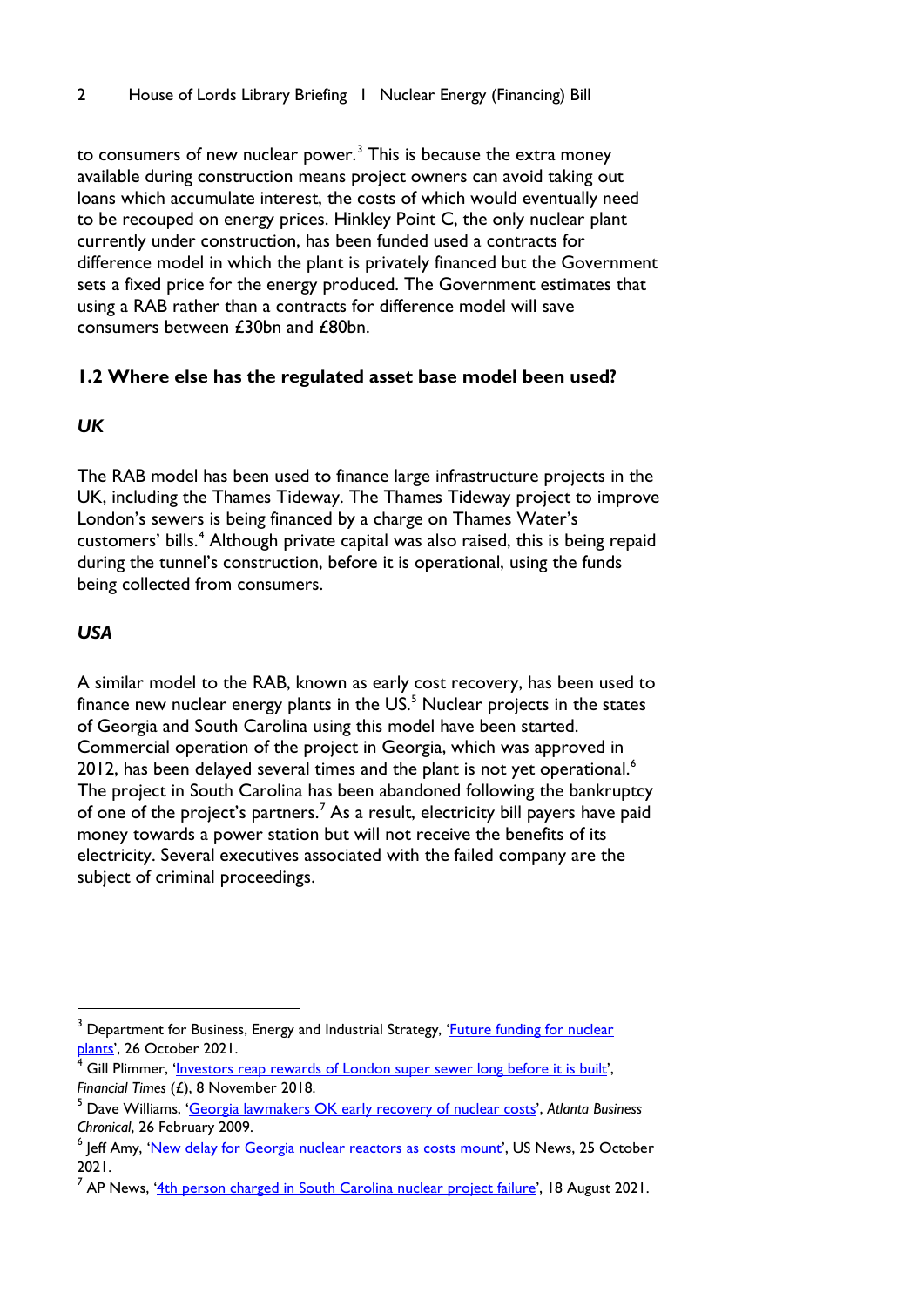#### <span id="page-4-1"></span><span id="page-4-0"></span>**2. Background**

#### <span id="page-4-2"></span>**2.1 Aborted nuclear power stations in the UK**

In the last five years, two overseas companies have abandoned plans to build nuclear power stations in the UK because financing could not be agreed.

In 2018, NuGen, a division of the Japanese company Toshiba, withdrew from plans to build a new nuclear power station at Moorside in Cumbria because it could not find a company willing to buy the plant once it had been constructed.[8](#page-4-4)

In 2020, Hitachi cancelled a proposed new plant at Wylfa in Wales. It said the reason for this was that it had been unable to reach an agreement with the Government about funding.<sup>[9](#page-4-5)</sup> The Government said it had offered Hitachi a "significant and generous package of potential support".

#### <span id="page-4-3"></span>**2.2 2019 Government consultation**

In 2018, the then Secretary of State for Business, Energy, and Industrial Strategy, Greg Clark, said in a statement on the Wylfa plant that the Government would be investigating the RAB model for future nuclear projects. He said that the RAB could provide financing that would meet the Government's objectives:

It remains the Government's objective in the longer term that new nuclear projects, like other energy infrastructure, should be financed by the private sector. Alongside our discussions with developers, we will be reviewing the viability of a regulated asset base model as a sustainable funding model, based on private finance for future projects beyond Wylfa, that could deliver the Government's objectives of value for money, fiscal responsibility and decarbonisation.<sup>[10](#page-4-6)</sup>

In July 2019, the May Government published a consultation on introducing the RAB for new nuclear power stations. In the consultation document, the Government said that using a RAB to fund new nuclear projects could lower the costs of raising private capital.<sup>[11](#page-4-7)</sup> This would mean that energy could be provided more cheaply to consumers. The consultation solicited responses about the suitability of the RAB model and the Government's proposed

<span id="page-4-4"></span><sup>&</sup>lt;sup>8</sup> BBC News, ['Toshiba's UK withdrawal puts Cumbria nuclear plant in doubt'](https://www.bbc.co.uk/news/business-46122255), 8 November 2018.

<span id="page-4-5"></span><sup>&</sup>lt;sup>9</sup> Hitachi, 'Hitachi to end business operations on the UK nuclear power stations [construction project'](https://www.hitachi.eu/en/hitachi-uk-end-nuclear-power-stations), 16 September 2020.

<span id="page-4-6"></span><sup>10</sup> HC Hansard[, 4 June 2018, col 77.](https://hansard.parliament.uk/Commons/2018-06-04/debates/5841DAA8-85CF-4CDE-AEA6-3116517D53BC/NuclearPower#contribution-0FF13D35-08A3-4E0A-BD4D-9DBF37C3BB85)

<span id="page-4-7"></span><sup>&</sup>lt;sup>11</sup> Department for Business, Energy and Industrial Strategy, Regulated Asset Base (RAB) Model *[for Nuclear: Consultation on a RAB Model for New Nuclear Projects](https://assets.publishing.service.gov.uk/government/uploads/system/uploads/attachment_data/file/943746/rab-model-for-nuclear-consultation-.pdf)*, July 2019, p 6.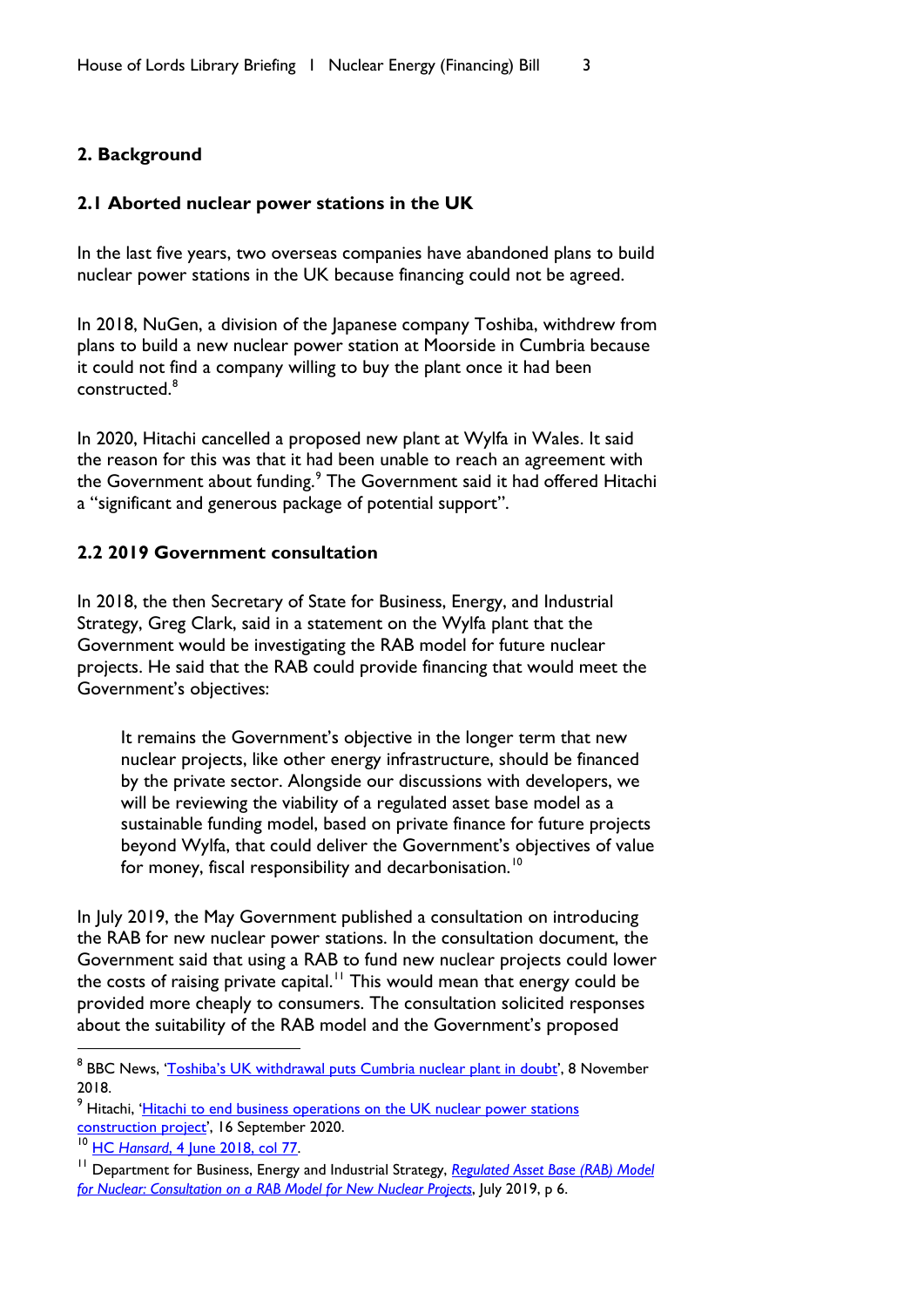#### <span id="page-5-0"></span>4 House of Lords Library Briefing I Nuclear Energy (Financing) Bill

design of it. It did not seek views on whether or not the Government should be pursuing new nuclear projects.

Responses to the consultation from organisations in the nuclear industry were broadly supportive of the Government's proposals, though many said that the Government needed to provide more detail about how the proposed scheme would operate.<sup>[12](#page-5-2)</sup>

Some consumer groups and non-governmental organisations (NGOs) argued that nuclear projects had often overrun, and that if this were to happen with a project funded by a RAB, the increased costs would be passed on to consumers. [13](#page-5-3)

Energy suppliers' responses were mixed as to whether the RAB model was appropriate for new nuclear projects, with some saying that value for money would depend on how construction risks were managed and how returns were paid to investors.<sup>[14](#page-5-4)</sup>

# <span id="page-5-1"></span>**3. Provisions in the bill**

The Nuclear Energy (Financing) Bill has four parts. Part 1 covers the procedure by which a secretary of state would be able to designate a nuclear generation company as eligible to receive funding through a RAB. Part 2 sets out how contracts between the nuclear company and the body responsible for collecting payments from electricity suppliers (the 'revenue collection counterparty') would work. Part 3 provides for a 'special administration regime' which would apply should a nuclear company become insolvent. Part 4 concerns the definition of which bodies are 'associated' with a nuclear project for the purposes of funded decommissioning programmes.

Parts 1, 2 and 3 of the bill would apply to England, Wales and Scotland. They would not apply to Northern Ireland as it has a separate electricity supply system. Part 4 would apply to Northern Ireland but not to Scotland.<sup>[15](#page-5-5)</sup>

14 December 2020, p 8.

<span id="page-5-2"></span><sup>&</sup>lt;sup>12</sup> Department for Business, Energy and Industrial Strategy, Regulated Asset Base (RAB) Model *[for Nuclear: Consultation on a RAB Model for New Nuclear Projects](https://assets.publishing.service.gov.uk/government/uploads/system/uploads/attachment_data/file/943746/rab-model-for-nuclear-consultation-.pdf)*, July 2019, p 6.

<span id="page-5-3"></span><sup>&</sup>lt;sup>13</sup> Department for Business, Energy and Industrial Strategy, RAB Model for Nuclear: *[Government Response to the Consultation on a RAB Model for New Nuclear Projects](https://assets.publishing.service.gov.uk/government/uploads/system/uploads/attachment_data/file/943762/Nuclear_RAB_Consultation_Government_Response-.pdf)*,

<span id="page-5-4"></span> $14$  ibid, p 9.

<span id="page-5-5"></span><sup>&</sup>lt;sup>15</sup> [Explanatory Notes,](https://bills.parliament.uk/publications/44587/documents/1222) p 33.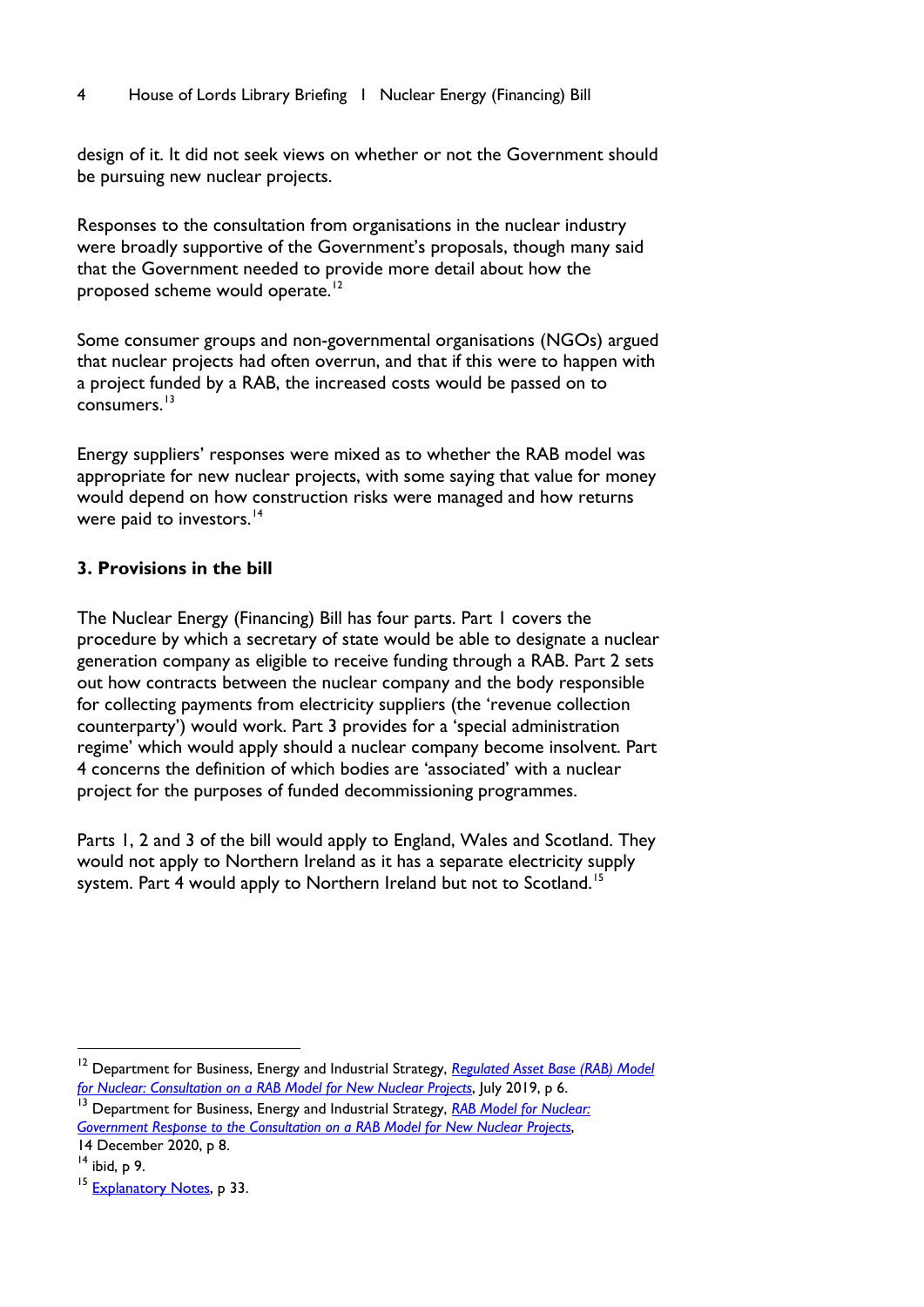# <span id="page-6-0"></span>**3.1 Part 1: nuclear energy generation projects: regulated asset base model**

Clause 1 defines key terms used in the bill, including:<sup>[16](#page-6-1)</sup>

- A 'nuclear company' is a company that has an electricity generation licence with respect to a prospective nuclear energy generation project.
- A 'designated nuclear company' is one which has been designated by the secretary of state, while the designation has effect.
- A 'relevant licensee nuclear company' is a nuclear company which has had its licence modified by the secretary of state under the proposed legislation whilst a designation is in effect, and that is also party to a revenue collection contract.

References in part 1 to 'the authority' mean the Gas and Electricity Markets Authority (commonly known as Ofgem).<sup>[17](#page-6-2)</sup>

Clauses 2–5 concern the designation of a nuclear company, rendering it eligible to benefit from a RAB.

Clause 2 would give power to the secretary of state to designate a nuclear company to benefit from a RAB. It also sets out the criteria that the company would have to meet in order to be designated, which are that:

- the secretary of state is of the opinion that the development of the nuclear project is sufficiently advanced to justify the designation of the nuclear company in relation to the project; and
- the secretary of state is of the opinion that designating the nuclear company in relation to the project is likely to result in value for money.<sup>[18](#page-6-3)</sup>

Clause 3 sets out the procedure that the secretary of state would need to follow to designate a nuclear company for the purposes of the nuclear RAB model. It would require the secretary of state to undertake a consultation with named organisations before a company could be designated. These organisations are the nuclear company, the authority, the Office for Nuclear Regulation, the Environment Agency if the project is in England, and relevant bodies from Scotland and Wales if relevant. It would also oblige the secretary of state to publish a designation notice, which would give the secretary of state's reasons for the designation.

<span id="page-6-1"></span><sup>&</sup>lt;sup>16</sup> [Explanatory Notes,](https://bills.parliament.uk/publications/44587/documents/1222) p 10.

<span id="page-6-2"></span><sup>17</sup> Nuclear Energy (Financing) Bill 2021–22, clause 14(1).

<span id="page-6-3"></span> $18$  ibid, clause 2(3).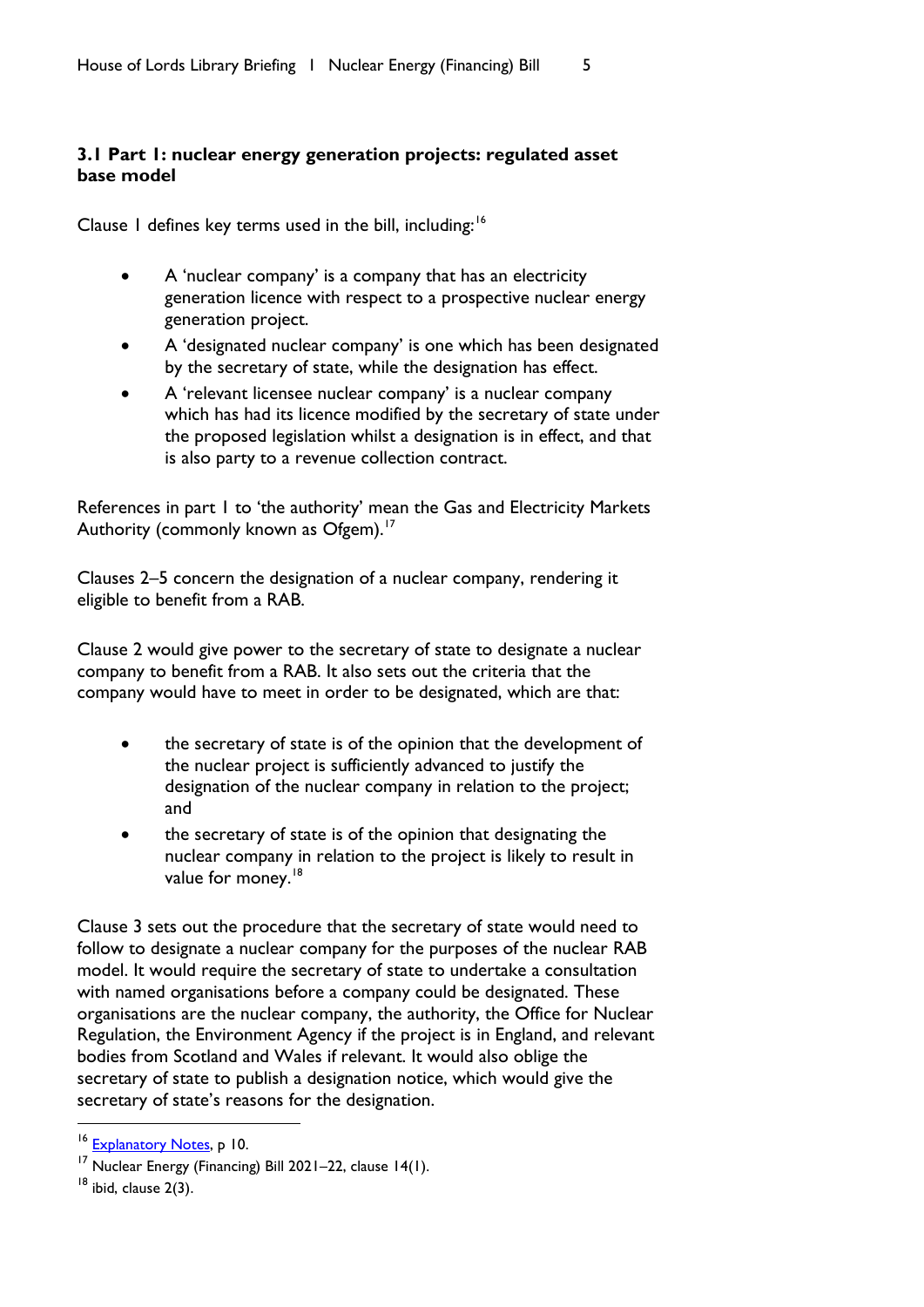Clause 4 sets out the circumstances in which the designation of a nuclear company would expire. The designation of a nuclear company would be limited to a period of five years from the date of the project designation. Subsection 4(3) would give the secretary of state the power to extend the designation period before the end of the five-year period. Designation would also expire once a RAB starts. During committee stage in the House of Commons, Greg Hands, Minister of State for Business, Energy and Industrial Strategy, stated that the purpose of designation ending once the RAB begins and the nuclear company has entered into a revenue collection contract is to provide confidence to investors that once the RAB licence conditions have been inserted into the generation licence, the Government would not be able to modify the licence except in the limited circumstances as set out later in the bill.

Clause 5 would provide the secretary of state with the power to revoke the designation of a nuclear company. It sets out the applicable circumstances and procedure for doing so, as well as the circumstances and procedure whereby a project designation could lapse. Under the clause, designation could only be revoked if a nuclear company ceased to hold a generation licence in respect of the nuclear project for which it was designated or it no longer met the designation criteria.

Clauses 6–9 concern the modifications the secretary of state can make to a designated nuclear company to implement the RAB.

Clause 6 would allow the secretary of state to make the necessary licence modifications to apply a RAB model to a designated nuclear company. Subsection 6(4) specifies that in making such modifications, the secretary of state must have regard to:

- his/her duties under the Climate Change Act 2008 about carbon targets and budgets;
- the interests of existing and future electricity consumers;
- the costs, expenditure and liabilities of the nuclear company in relation to the project;
- the need for the nuclear company to be able to finance its activities;
- the need to ensure that the nuclear company has appropriate incentives when carrying out its activities; and
- any other matters the secretary of state considers appropriate.

Subsection 6(5) provides examples of how the secretary of state could modify the designated company's licence. This would include provision about the revenue that the nuclear company could receive (its 'allowed revenue'), how the allowed revenue would be calculated, and how much the nuclear company would be entitled to receive, or be required to pay, under a revenue collection contract.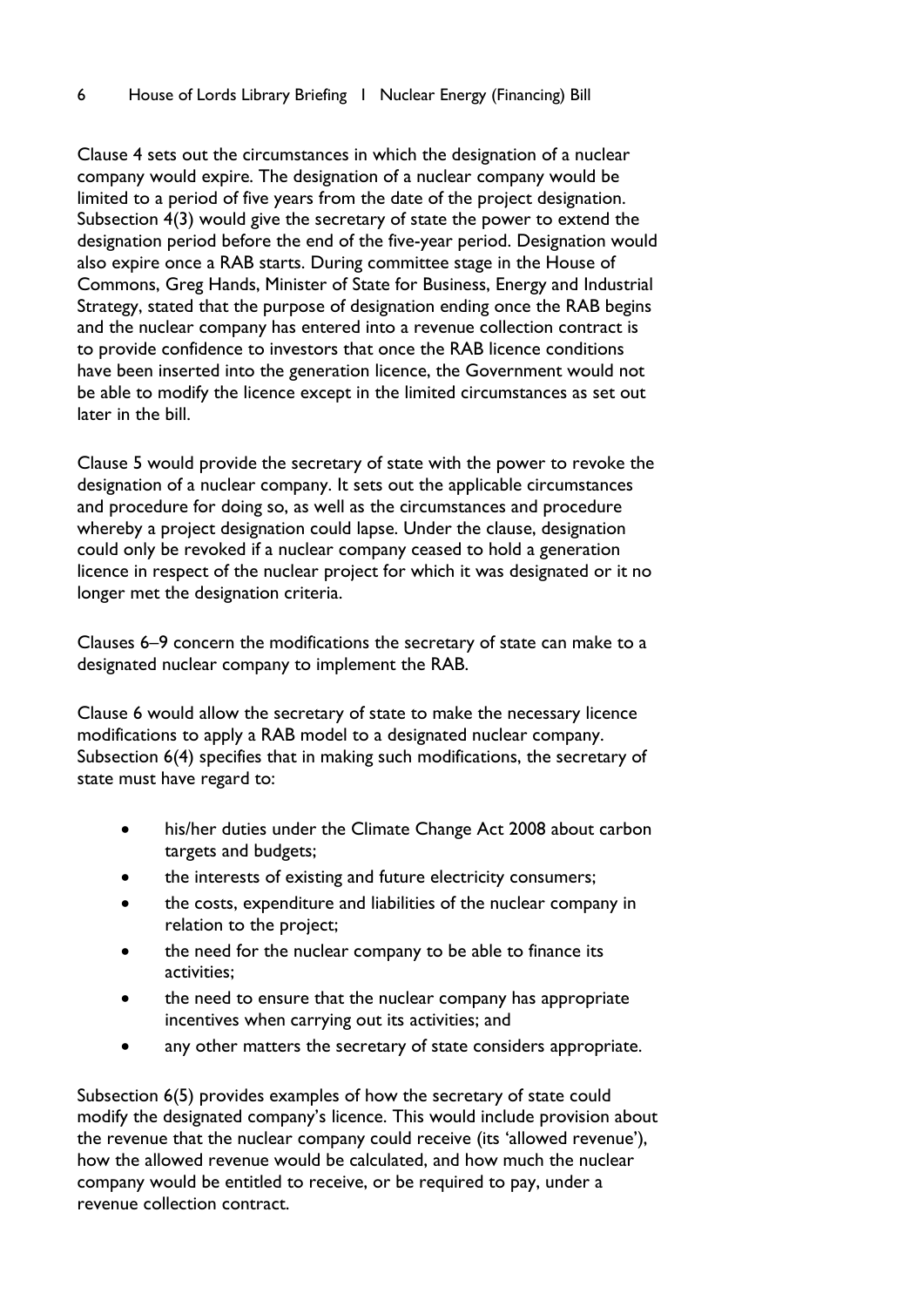Clause 7 would allow for a nuclear company's allowed revenue to be increased if the project's financing cap were exceeded during construction of the plant. This is one of the exceptions to the restriction in clause 4 concerning modifications of a licence after a RAB has started.

Clause 8 would oblige the secretary of state to consult certain bodies before making changes to a nuclear company's licence. This includes bodies in the devolved nations where applicable. It also would oblige the secretary of state to publish details of licence modifications.

Clause 9 states that if a nuclear company's designation expires, lapses or is revoked, the modifications of its licence would cease to have effect.

Clause 10 details the circumstances under which a relevant licensee nuclear company could make a reference to the Competition and Markets Authority to appeal certain decisions made by the authority (Ofgem) relating to its allowed revenue.

Clause 11 would allow the secretary of state to require information from nuclear companies in order to designate them, except if such information was covered by legal privilege or data confidentiality, and clause 12 would allow the authority to both give and receive information from a list of specified people. Clause 13 would allow the secretary of state to exclude from publication anything s/he deemed to be commercially sensitive, or to exclude something from publication on national security grounds.

#### <span id="page-8-0"></span>**3.2 Part 2: revenue collection contracts**

Clauses 15–24 concern revenue collection contracts and regulations the secretary of state may make about them. Revenue collection contracts operate between a revenue collection counterparty and a designated nuclear company. Contracts would require the revenue collection counterparty to collect payments from electricity suppliers and pass them to the licensee nuclear company so that it can receive its allowed revenue.

Clause 15 would give the secretary of state power to make regulations about revenue collection contracts, termed 'revenue regulations'. It specifies that regulations relating to certain issues, such as the duties of a revenue collection counterparty and payments to electricity suppliers, would follow the affirmative resolution procedure. In addition, the first time that regulations were made relating to information and advice and functions of the authority, they would follow the affirmative resolution procedure. Any other regulations would follow the negative resolution procedure.

Clause 16 would enable the secretary of state to designate an eligible and consenting company or public authority to be the revenue collection counterparty for revenue collection contracts. The minister stated in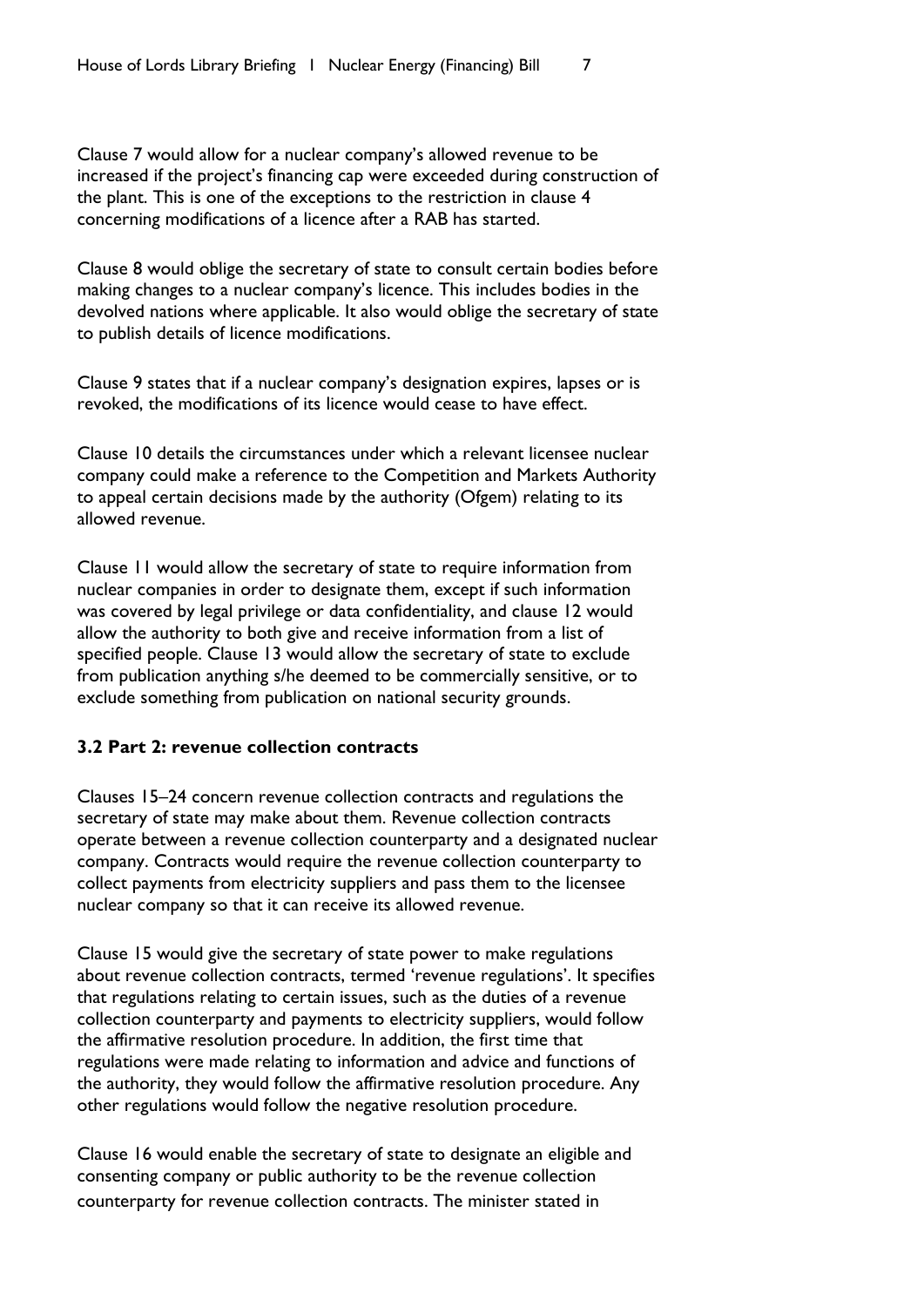committee in the House of Commons that the Government expects the Low Carbon Contracts Company to take on the role of the counterparty.<sup>[19](#page-9-0)</sup> The Low Carbon Contracts Company is a private company wholly owned by the Government, which functions as a counterparty in existing contracts for  $d$ ifference schemes<sup>[20](#page-9-1)</sup>

Clauses 17–24 set out in further detail what the regulations could cover in relation to the contracts and revenue collection counterparties.

Clause 19 deals with energy suppliers' obligations in relation to the RAB. Subsection 19(4) states that regulations may require energy suppliers to provide collateral to the revenue collection counterparty. Clause 20 would provide that money collected from energy suppliers by the counterparty could be returned to them. This would be if, after the process to reconcile forecast and actual amounts owed, it was judged the supplier had paid too much.

Clause 21 concerns situations in which the revenue collection counterparty does not have enough money to meet its revenue collection contract obligations. It would give the secretary of state powers to make regulations concerning this situation, including regulations that would provide that the counterparty could pay money into the consolidated fund.

Clauses 22 to 25 would make further provision concerning revenue regulations. This includes regulations concerning enforcement, information and advice and the functions of the authority. Clause 25 sets out the consultation the secretary of state would be required to undertake before making revenue regulations.

Clauses 26 and 27 set out the process for transferring the rights and responsibilities of being the designated revenue collection counterparty from one body to another.

Clause 28 specifies that the secretary of state could not be deemed to be a shadow director or a principal of a revenue collection counterparty.

Clause 29 would give power to the secretary of state to modify the licences of companies transmitting and distributing electricity to require services to be provided to the revenue collection counterparty or to enforce a revenue collection contract.

Clause 30 provides definitions of terms used in this part of the bill.

<span id="page-9-0"></span><sup>19</sup> House of Commons Public Bill Committee, *[Nuclear Energy \(Financing\) Bill: Fifth Sitting](https://hansard.parliament.uk/pdf/commons/2021-11-23/ddd1853e-2fd1-4658-bc88-cb5eeaf0e687)*, 23 November 2021, col 139.

<span id="page-9-1"></span><sup>&</sup>lt;sup>20</sup> Low Carbon Contracts Company, ['Who we are',](https://www.lowcarboncontracts.uk/who-we-are) accessed 19 January 2022.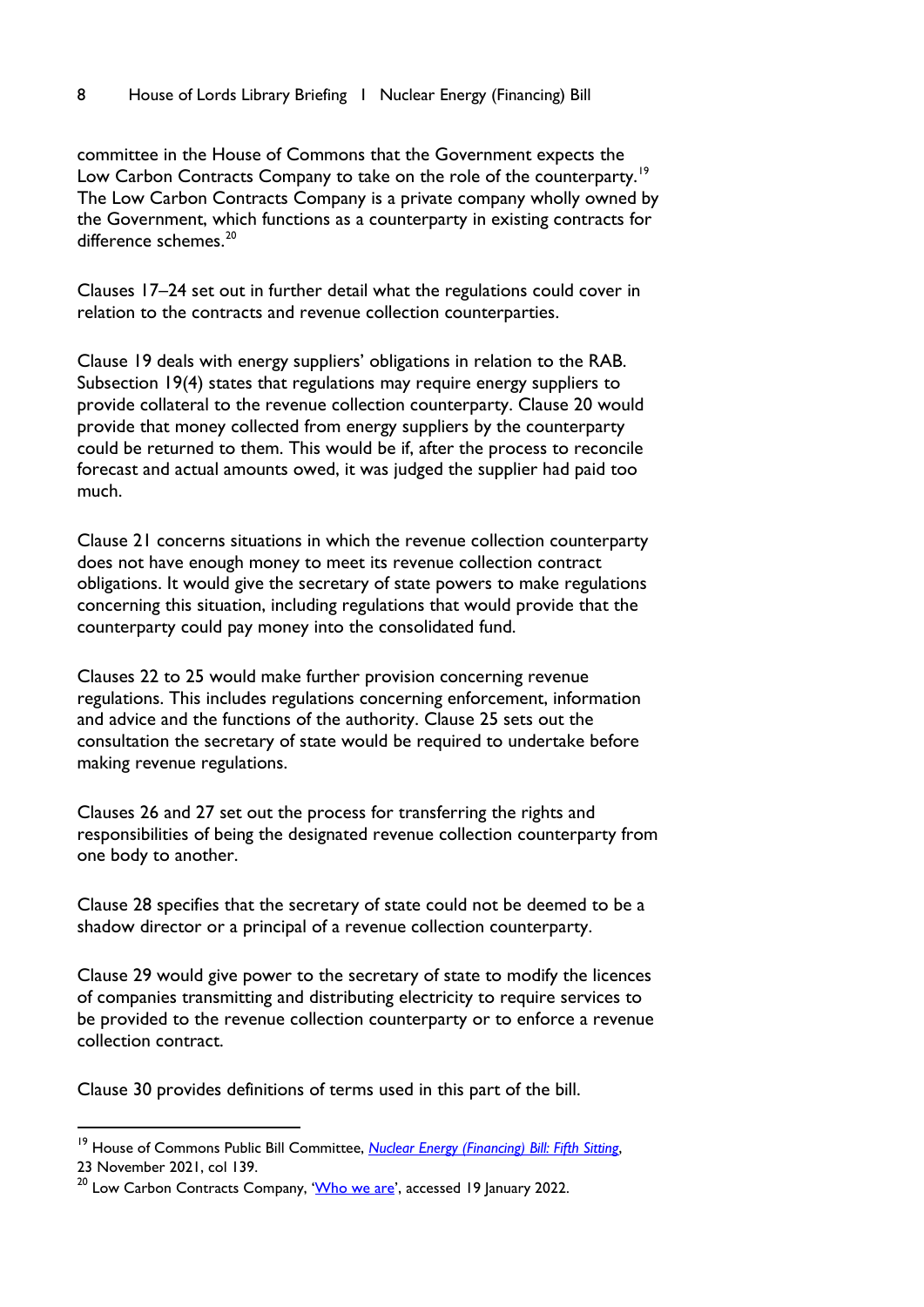#### <span id="page-10-0"></span>**3.3 Part 3: special administration regime**

This part would establish a special administration regime for relevant licensee nuclear companies. If a relevant company became insolvent, the secretary of state or Ofgem could ask the courts to appoint a special administrator. The goal of the administrator would be to ensure the plant begins or continues to produce power.

Clause 31 defines an administration order, which allows a relevant nuclear company to be managed by a person or body appointed by the court. This person is termed the nuclear administrator.

Clause 32 would establish as the objectives of the special administration regime that the nuclear facility starts or continues to generate electricity and that it becomes unnecessary for the administration order to remain. The administration order could be rendered unnecessary by the administrator rescuing the company as a going concern or by transferring the company's assets, rights and obligations to one or more different companies. $21$ 

Clauses 33 and 34 would amend previous legislation to enable the special administration regime to be implemented.

Clause 35 would allow the secretary of state to amend a relevant nuclear company's licence if it was the subject of an administration order. Clause 36 sets out the procedure to be followed when making these licence modifications.

Clauses 37 and 38 concern delegated powers, and both would allow the secretary of state to amend primary legislation. Clause 37 would extend provisions in the Enterprise Act 2002 that allow the secretary of state to make amendments to insolvency legislation to also allow the secretary of state to make amendments to part  $3$  of the bill, were it to be enacted. $^{22}$  $^{22}$  $^{22}$  The Government's intention is to ensure the special administration regime remains consistent with broader insolvency law. $^{23}$  $^{23}$  $^{23}$  The negative resolution procedure would apply.

Clause 38 would allow the secretary of state to make changes to insolvency legislation to the extent it relates to the special administration regime. The Government argued that this power is necessary because practical experience might highlight difficulties in the application of the special administration regime or if a change in insolvency law necessitates a change

<span id="page-10-3"></span> $23 \overline{\text{ihid}}$ 

<span id="page-10-1"></span><sup>&</sup>lt;sup>21</sup> [Explanatory Notes,](https://bills.parliament.uk/publications/44587/documents/1222) p 24.

<span id="page-10-2"></span><sup>&</sup>lt;sup>22</sup> [Delegated powers memorandum,](https://bills.parliament.uk/publications/44580/documents/1216) p 42.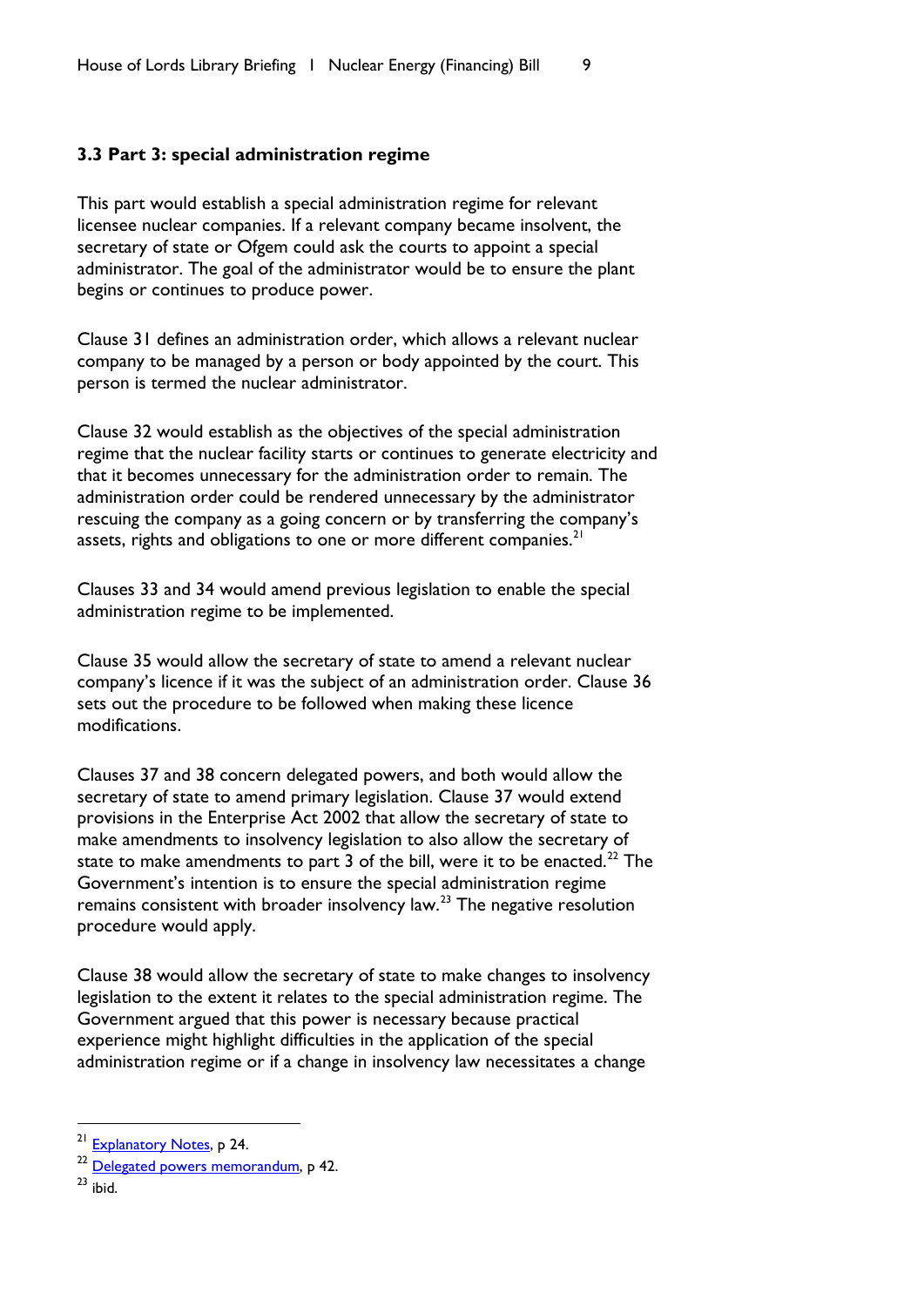<span id="page-11-0"></span>to the special administration regime.<sup>[24](#page-11-4)</sup> The affirmative resolution procedure would apply.

Clause 39 concerns the interpretation of part 3.

# <span id="page-11-1"></span>**3.4 Part 4: miscellaneous and final provisions**

Clause 40 would make changes to the regime of funded decommissioning programmes. The Energy Act 2008 provides that operators of new nuclear power stations are required to have secure financing arrangements in place to meet the full costs of decommissioning and their full share of waste management and disposal costs. These arrangements are set out in a funded decommissioning programme.<sup>[25](#page-11-5)</sup>

The changes in clause 40 would ensure that secured creditors and security trustees would not be considered "associated" with the nuclear company for the purposes of determining who the secretary of state could impose obligations on regarding a funded decommissioning programme. The Government's intention is that this clause would remove barriers to private financing of nuclear projects.<sup>[26](#page-11-6)</sup> This clause would not apply in Scotland.

Clauses 41–45 cover financial provision, extent, commencement and short title. The schedule to the bill would make minor changes to existing legislation as a result of the bill.

# <span id="page-11-2"></span>**4. Bill's passage through the House of Commons**

#### <span id="page-11-3"></span>**4.1 Second reading**

The bill had its second reading in the House of Commons on 3 November 2021.

Introducing the bill, Minister of State for Business, Energy and Industrial Strategy Greg Hands argued that new nuclear power was necessary if the country was to meet its carbon reduction goals, and that the measures in the bill were necessary to enable new nuclear power stations to be built. $^{27}$  $^{27}$  $^{27}$ 

Greg Hands argued that while the Government intended that much of the UK's energy would come from renewables such as wind and solar power, nuclear was necessary to provide power "when the sun is not shining or the

<span id="page-11-4"></span><sup>&</sup>lt;sup>24</sup> [Delegated powers memorandum,](https://bills.parliament.uk/publications/44580/documents/1216) p 44.

<span id="page-11-5"></span><sup>&</sup>lt;sup>25</sup> Department for Business, Energy and Industrial Strategy, 'Hinkley Point C funded [decommissioning programme'](https://www.gov.uk/government/publications/hinkley-point-c-funded-decommissioning-programme#:%7E:text=The%20Funded%20Decommissioning%20Programme%20(FDP,of%20these%20costs%20in%20future.), 29 September 2016.

<span id="page-11-6"></span><sup>26</sup> HC *Hansard*[, 3 November 2021, col 979.](https://hansard.parliament.uk/commons/2021-11-03/debates/B5FFA487-74CE-4197-B8AB-3DA3803F3946/NuclearEnergy(Financing)Bill)

<span id="page-11-7"></span><sup>27</sup> ibid, cols 974–7.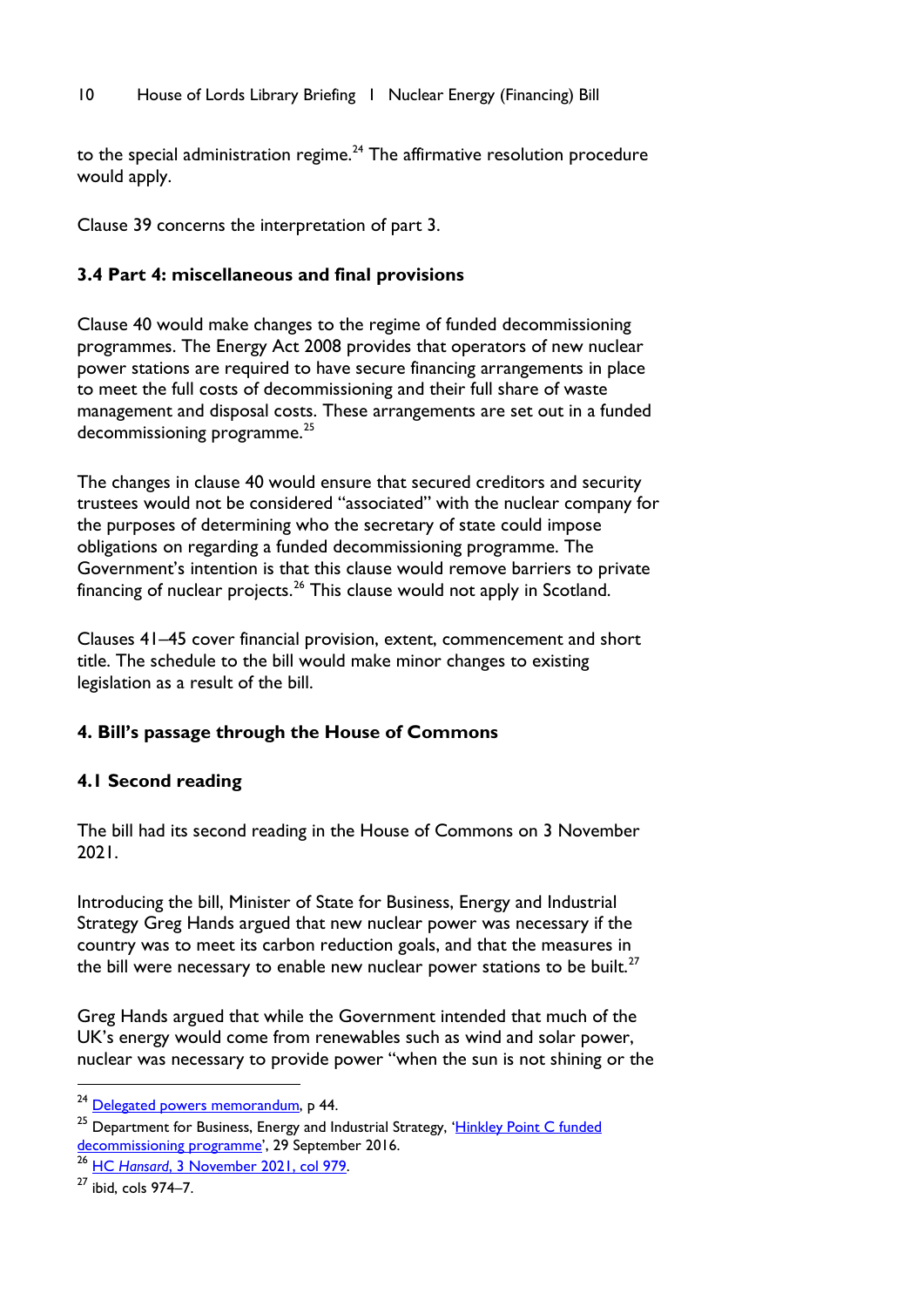wind is not blowing".<sup>[28](#page-12-0)</sup> He stated that financing new nuclear power stations using the RAB model would be cheaper than using contracts for difference, the financing model used for Hinkley Point C, because developers would pay less interest on loans. He said government analysis had estimated the saving at more than £30bn, and that customers would on average have £1 extra per month on their energy bill as a result of the measures.<sup>[29](#page-12-1)</sup> He also said that new nuclear facilities would reduce the country's exposure to volatile gas prices.<sup>[30](#page-12-2)</sup>

The Labour party said that it was broadly supportive of the measures in the bill, but that it intended to scrutinise the bill to ensure that consumers were adequately protected. The then Shadow Minister for Business, Energy and Industrial Strategy, Dr Alan Whitehead, cited the Committee on Climate Change's conclusion that nuclear power would be necessary, alongside renewables, to "deliver the rapid and fair transition that is required".<sup>[31](#page-12-3)</sup>

Dr Whitehead said that the RAB model the bill proposed would have the advantage of making a nuclear project "investable" by bringing in investors who would otherwise not invest in the project, reducing the rate of return required and reducing the cost of financing. He said that as a result it would be likely to result in cheaper energy.<sup>[32](#page-12-4)</sup> He argued, however, that the model presented risks for consumers because if the nuclear power station was abandoned and did not produce power, the public would have paid money during its construction phase and not have seen any benefits as a result. Dr Whitehead also argued that consumers' electricity bills could increase unpredictably if the nuclear project's costs and timescales overran.

Dr Whitehead argued that the bill was primarily intended to secure financing for the proposed Sizewell C power station.<sup>[33](#page-12-5)</sup> He called on the Government to provide "greater clarity" about its intentions for the Sizewell C project, including whether it intended for the proposed Chinese investment in the project to go ahead. $34$ 

Both the Liberal Democrats and the Scottish National Party (SNP) argued that the country should not be investing in new nuclear capacity but should instead focus on renewables and energy efficiency.

Alan Brown, the SNP's spokesperson for energy and climate change, argued that nuclear energy was more expensive than wind energy, and that pumped

- <span id="page-12-2"></span><sup>30</sup> ibid, col 978.
- <span id="page-12-3"></span> $31$  ibid, col 982.
- <span id="page-12-4"></span> $32$  ibid, col 985.
- <span id="page-12-5"></span> $33$  ibid, col 983.
- <span id="page-12-6"></span><sup>34</sup> ibid, col 986.

<span id="page-12-0"></span><sup>&</sup>lt;sup>28</sup> HC *Hansard*, 3 November 2021, col 974.<br><sup>29</sup> ibid, col 980.

<span id="page-12-1"></span>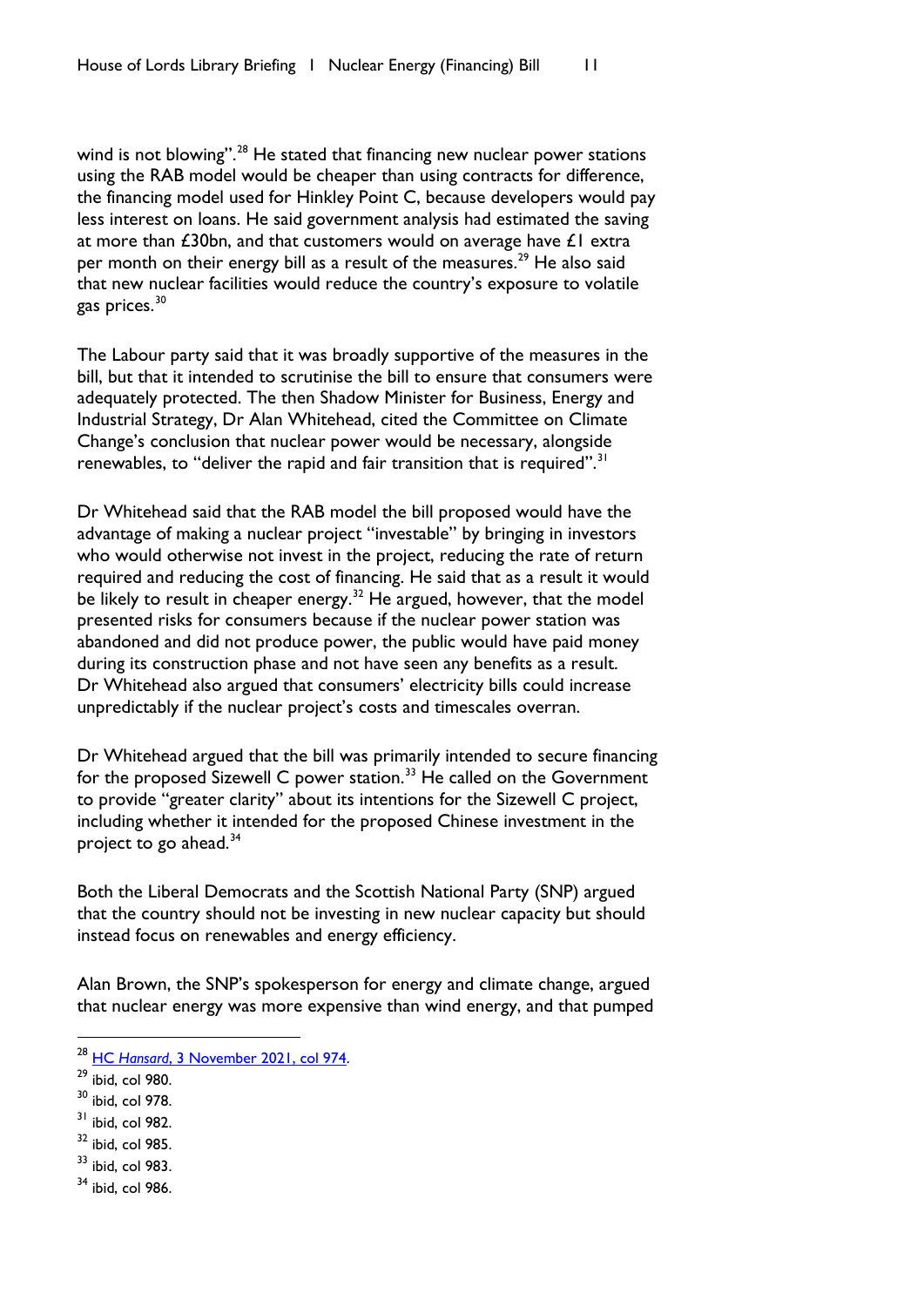hydro could provide power to cover gaps caused by intermittency of renewables.<sup>[35](#page-13-1)</sup> Mr Brown cited experts who had argued that nuclear power was not well suited to covering gaps in renewable power, and that large power stations were no longer needed to provide baseload power.<sup>[36](#page-13-2)</sup> Mr Brown also argued that the type of reactor that was being used in Hinkley C and was planned for Sizewell C had not yet been shown to work in any of the locations where it was being constructed.<sup>[37](#page-13-3)</sup>

The Liberal Democrat spokesperson for business, energy and industrial strategy, Sarah Olney, argued that instead of pursuing new nuclear capacity the Government should focus on renewables and household energy.<sup>[38](#page-13-4)</sup> Ms Olney argued that renewables create jobs that were spread more evenly around the country than jobs associated with nuclear power. She also highlighted the need to decarbonise the energy sector before new nuclear power would be available, if the country was to meet its carbon reduction goals.

The bill passed its second reading on division, by 319 votes to 44.<sup>[39](#page-13-5)</sup>

# <span id="page-13-0"></span>**4.2 Committee stage**

The bill's committee stage took place over six sittings between 16 and 25 November 2021. During the first two sessions the committee took evidence from witnesses. In the remaining stages amendments to the bill were debated and voted on. No amendments were made to the bill in committee stage.

# *Evidence sessions*

In the first evidence session the committee heard evidence from representatives from the nuclear industry and from several trade unions.

The representatives from the nuclear industry were in favour of the measures in the bill. [40](#page-13-6) Anthony Browne (Conservative MP for South Cambridgeshire) asked about the risk that the developers would not be incentivised to keep costs down because consumers would be taking on the financial risk. In response, Julia Pyke of the Sizewell C Company said that the cost of overruns would be shared between consumers and developers,

<span id="page-13-1"></span><sup>35</sup> HC *Hansard*[, 3 November 2021, col 992.](https://hansard.parliament.uk/commons/2021-11-03/debates/B5FFA487-74CE-4197-B8AB-3DA3803F3946/NuclearEnergy(Financing)Bill)

<span id="page-13-2"></span> $36$  ibid, cols 993–4.<br> $37$  ibid, col 989.

<span id="page-13-3"></span>

<span id="page-13-4"></span><sup>38</sup> ibid, col 997.

<span id="page-13-5"></span><sup>39</sup> ibid, cols 1019–20.

<span id="page-13-6"></span><sup>40</sup> House of Commons Public Bill Committee, *[Nuclear Energy \(Financing\) Bill: First Sitting](https://hansard.parliament.uk/pdf/commons/2021-11-16/24c2e867-fa75-47a2-af81-79d1469fe22a)*,

<sup>16</sup> November 2021, cols 5–6.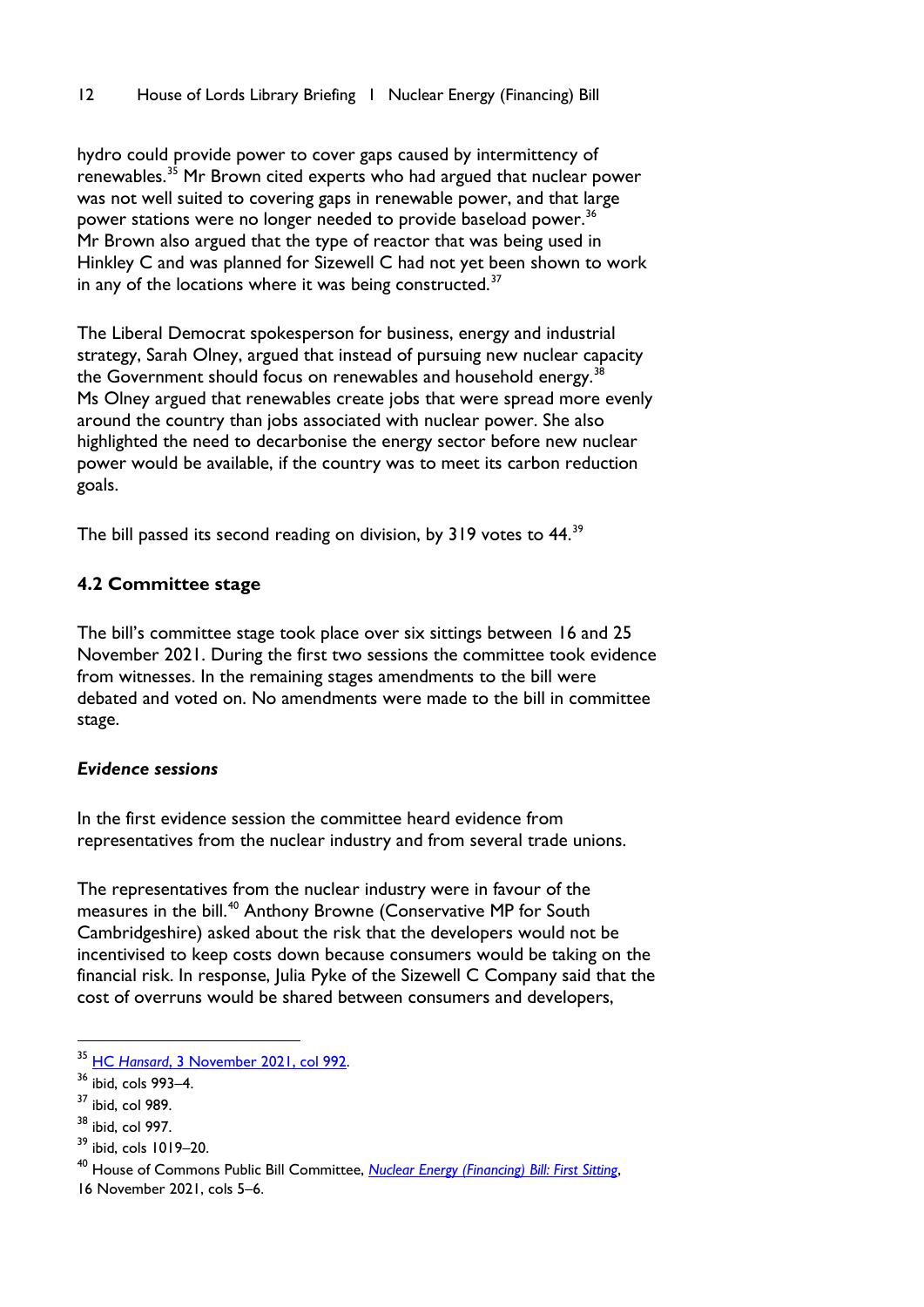therefore developers would be incentivised to keep costs down.<sup>[41](#page-14-0)</sup>

The representatives of trade unions who gave evidence also supported the bill, arguing that new nuclear projects would provide jobs.<sup>[42](#page-14-1)</sup> Sue Ferns of the union Prospect said that its internal analysis had found that "investment in nuclear is more jobs-rich than investment in other low-carbon technologies".[43](#page-14-2)

In its second evidence session the committee heard evidence from Citizens Advice Bureau, representatives of nuclear development technology companies, nuclear and energy trade associations, and energy experts from academia, the charity Greenpeace and specialist press.

Richard Hall, Chief Energy Economist at Citizens Advice, said that while the RAB could reduce the cost of capital, under the proposed measures customers would be exposed to cost overruns.<sup>[44](#page-14-3)</sup> He said that the bill would allow the secretary of state to increase the cost to consumers if the project overran. He argued that an impact assessment of a RAB agreement should be conducted by a third party, and parliamentarians should be able to scrutinise its main conclusions.<sup>[45](#page-14-4)</sup> He said that while such a procedure would be unusual, it would be justified by the cost of the asset and length of the contract.

Representatives of nuclear development technology companies were in favour of the proposed measures. They highlighted that new nuclear energy could be delivered more cheaply under a RAB model than under a contracts for difference model.<sup>[46](#page-14-5)</sup>

Representatives of business, nuclear and energy trade associations also welcomed the financing mechanisms in bill. All three witnesses said they were satisfied with the bill as it was written and did not feel there were any gaps.[47](#page-14-6)

The energy experts from academia and the specialist press were all opposed to the measures in the bill. Mycle Schneider of the *World Nuclear Industry Status Report* argued that other technologies are able to provide low carbon

<span id="page-14-4"></span> $45$  ibid, col 30.

<span id="page-14-0"></span><sup>41</sup> House of Commons Public Bill Committee, *[Nuclear Energy \(Financing\) Bill: First Sitting](https://hansard.parliament.uk/pdf/commons/2021-11-16/24c2e867-fa75-47a2-af81-79d1469fe22a)*, 16 November 2021, col 7.

<span id="page-14-1"></span> $42$  ibid, cols  $20 - 1$ .

<span id="page-14-2"></span> $43$  ibid, col 22.

<span id="page-14-3"></span><sup>44</sup> House of Commons Public Bill Committee, *[Nuclear Energy \(Financing\) Bill: Second](https://hansard.parliament.uk/pdf/commons/2021-11-16/937e0791-42ee-483a-812a-82c06adfc724) Sitting*, 16 November 2021, col 28.

<span id="page-14-5"></span> $46$  ibid, col 34.

<span id="page-14-6"></span><sup>47</sup> ibid, cols 49–50.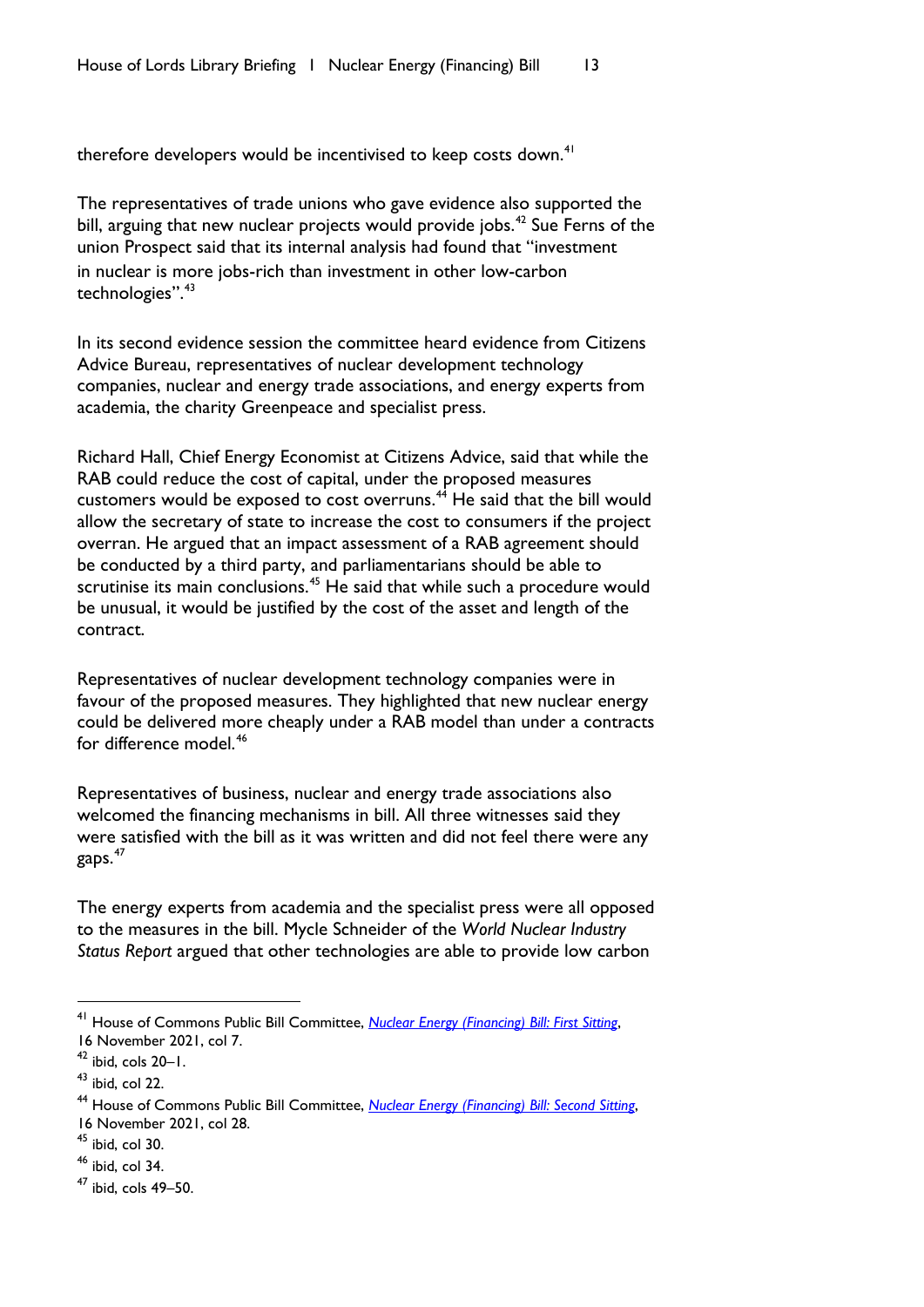energy more quickly for less cost.<sup>[48](#page-15-0)</sup> Stephen Thomas of Greenwich University questioned the need for large plants to provide baseload energy. He cited information from the National Grid arguing that batteries provided the required reserve of power and that new nuclear was not necessarily required to achieve net zero by 2050.<sup>[49](#page-15-1)</sup>

#### *Amendments*

The Labour party proposed multiple amendments at committee stage, of which none were passed. The SNP proposed several new clauses, none of which were added to the bill.

Amendments 1 and 2, tabled by the Labour party and supported by the SNP, would have prevented the secretary of state from making a RAB designation for a company "owned or part-owned by agents of a foreign power".<sup>50</sup> Speaking to the amendment, Matthew Pennycook, then Shadow Minister for Business, Energy and Industrial Strategy, argued that this amendment was necessary to avoid unfriendly state actors controlling key elements of the UK's infrastructure. He argued that previous Conservative governments had been unwise to allow companies owned and controlled by the government of China to be involved in nuclear projects in the UK.<sup>[51](#page-15-3)</sup> He said that the amendment would not stand in the way of entities such as EDF becoming involved in nuclear projects because it would be possible to "differentiate companies owned and directly controlled by a foreign power and those in which a state merely has a majority financial stake".

Responding for the Government, Greg Hands argued that the amendment would rule out necessary investment from entities partly or completely owned by friendly states, such as EDF.<sup>[52](#page-15-4)</sup> On China, he said that the UK welcomed foreign investment in its infrastructure but that this would not come at the expense of national security.<sup>[53](#page-15-5)</sup> He emphasised that legislation gave the Government power to scrutinise investment in critical infrastructure, and that additional powers were provided by the National Security and Investment Act 2021.

The committee divided on amendment 2. It was rejected by eight votes to five.<sup>[54](#page-15-6)</sup> Amendment 1, being contingent on amendment 2, was withdrawn.

<span id="page-15-6"></span><sup>54</sup> ibid, col 89.

<span id="page-15-0"></span><sup>48</sup> House of Commons Public Bill Committee, *[Nuclear Energy \(Financing\) Bill: Second](https://hansard.parliament.uk/pdf/commons/2021-11-16/937e0791-42ee-483a-812a-82c06adfc724) Sitting*, 16 November 2021col 56.

<span id="page-15-1"></span> $49$  ibid col 57.

<span id="page-15-2"></span><sup>50</sup> House of Commons Public Bill Committee, *[Nuclear Energy \(Financing\) Bill: Third](https://hansard.parliament.uk/pdf/commons/2021-11-18/c7731d1e-3bce-4600-8727-4f874e10e6dc) Sitting*, 18 November 2021, col 74.

<span id="page-15-3"></span> $<sup>51</sup>$  ibid, col 76.</sup>

<span id="page-15-4"></span><sup>52</sup> ibid, cols 82–3.

<span id="page-15-5"></span> $53$  ibid, col 84.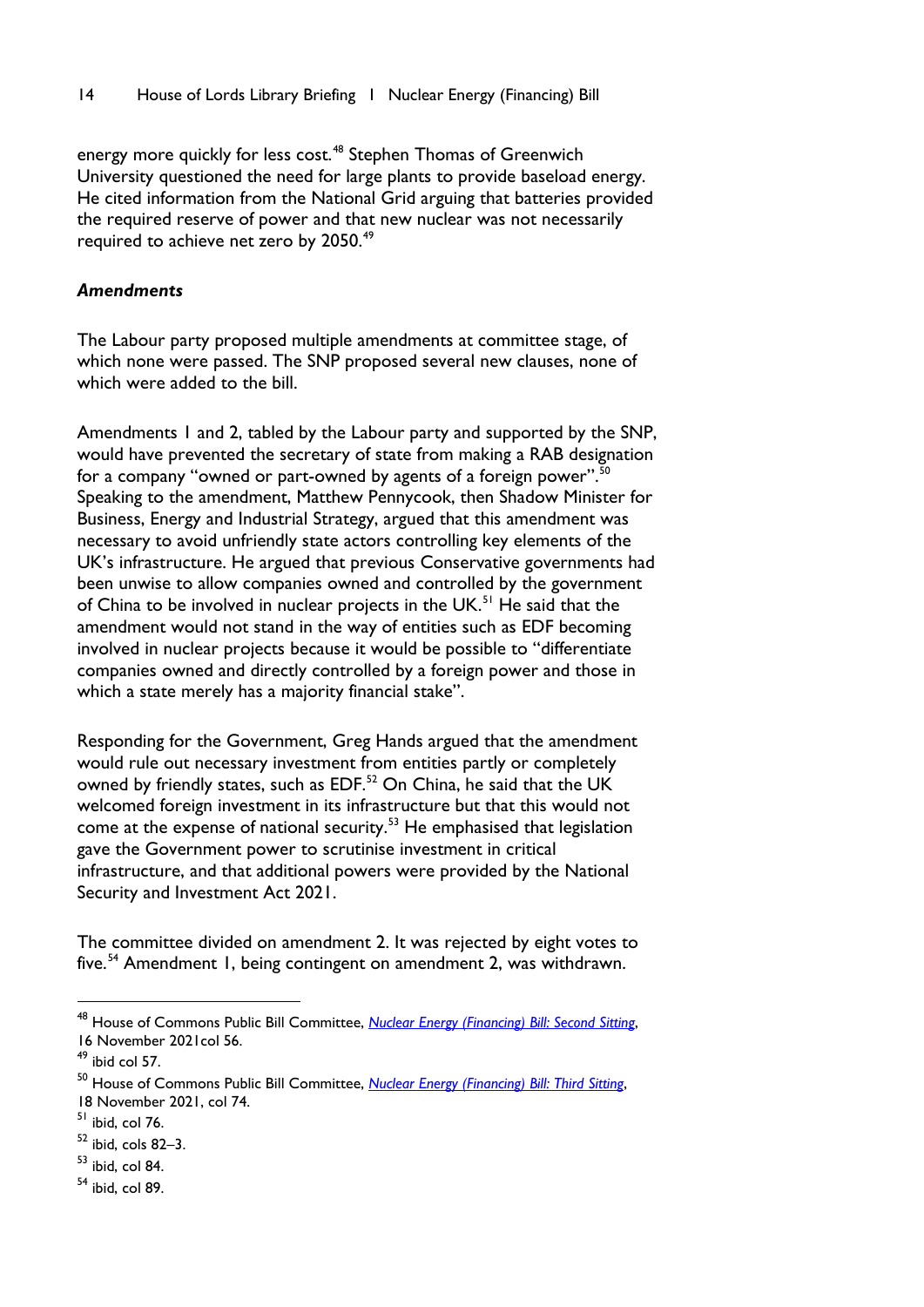Amendment 3, introduced by the Labour party, would have added to the list in clause 2 of criteria a nuclear company must meet to be designated that the secretary of state is of the view that the company can complete the project.<sup>[55](#page-16-0)</sup> Speaking to the amendment, Dr Whitehead argued that this would reduce the risk of a designated nuclear project collapsing.

The Government argued that purpose of the amendment was already covered by the approvals framework in the bill. The amendment was withdrawn.

Amendment 4, also tabled by the Labour party, concerned the provisions in clause 3 for the secretary of state to consult, among others, anyone who they deem appropriate. The amendment would have required the secretary of state to set out why they had chosen to consult particular people under this provision. The Government argued that the amendment was unnecessary and it was withdrawn.

Labour party amendments 5 and 6 to clause 4 would have reduced the length of time a designation remained valid from five to four years, and would have reduced the period for which the secretary of state could extend the designation notice for a designated nuclear company to four years.[56](#page-16-1) Dr Whitehead argued that this change would reduce the chances of unnecessary delay. The minister argued that the Government believed five years was a reasonable amount of time for the process. The amendment was withdrawn.

Amendment 7 was consequential on amendments 1 and 2, and was therefore withdrawn $57$ 

Amendment 8, tabled by the Labour party, would have required the secretary of state to publish reasons for modifying a nuclear company's licence before doing so.<sup>[58](#page-16-3)</sup> Dr Whitehead argued that the process in the bill was opaque. The minister responded that the bill already provided enough transparency, because the secretary of state must publish details of any licence modifications after they were made. The amendment was withdrawn.

Dr Whitehead spoke to Labour amendment 9, which would have required the secretary of state, when making licence modifications, to have regard to the consumer's interest in recouping money already paid in addition to the existing requirement to consider their interest as regards cost and security

<span id="page-16-0"></span><sup>55</sup> House of Commons Public Bill Committee, *[Nuclear Energy \(Financing\) Bill: Fourth](https://hansard.parliament.uk/pdf/commons/2021-11-18/9b248f1d-f253-48a9-af97-9b4899c8c937) Sitting*, 18 November 2021, col 95.

<span id="page-16-1"></span> $56$  ibid, col 112.

<span id="page-16-2"></span> $57$  ibid, col 114.

<span id="page-16-3"></span><sup>58</sup> ibid, col 115.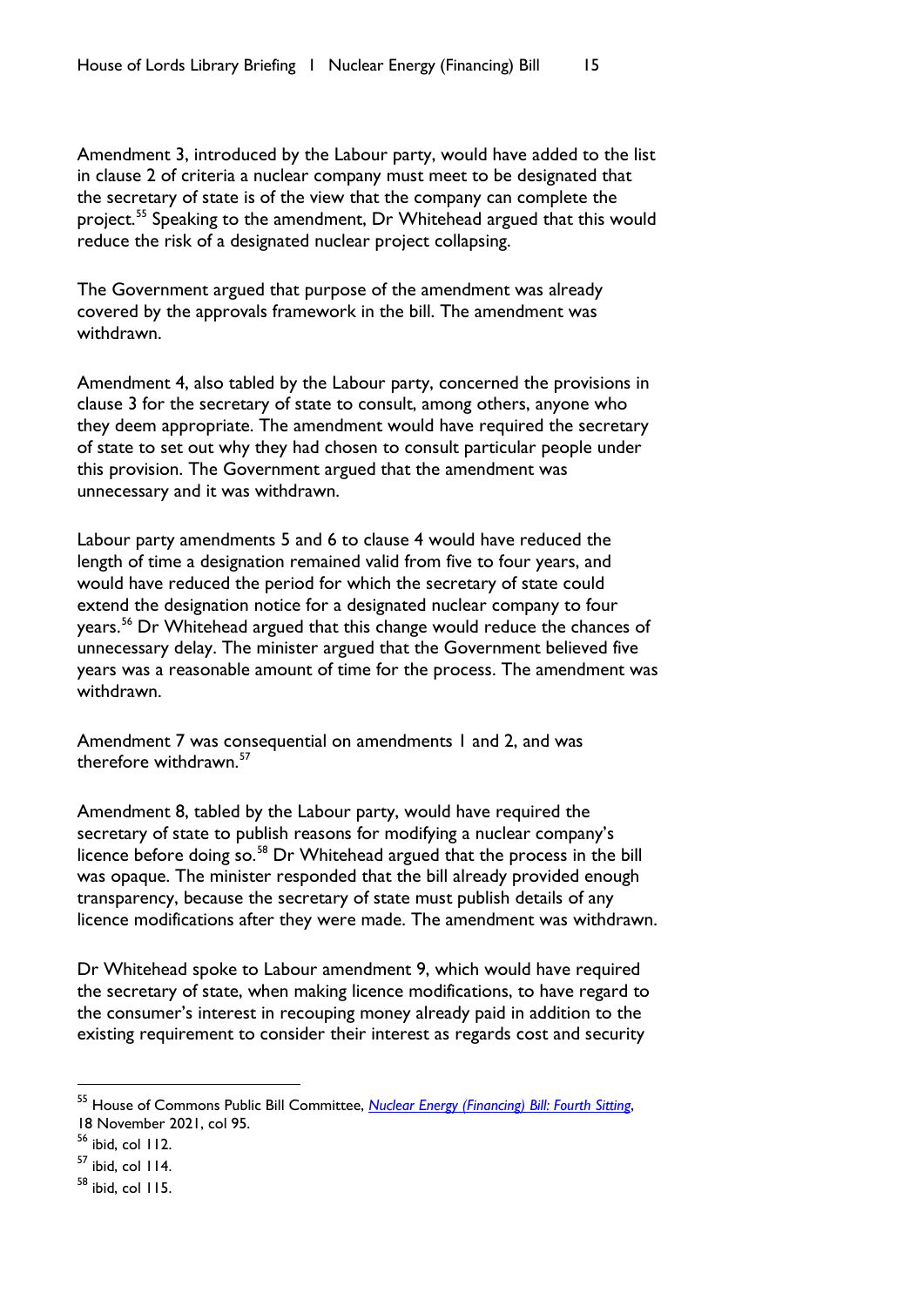of energy.<sup>59</sup> The minister argued that the amendment was inappropriate because under the bill consumers would not be investors in the nuclear project.<sup>[60](#page-17-1)</sup> They would not receive a return; they would benefit by having access to the electricity provided by the plant. The amendment was withdrawn.

Dr Whitehead introduced amendments 11 and 12, which would have provided that if there were increases in cost or time of the nuclear project, these would be met some other way than by additional charges to customers.[61](#page-17-2) He argued that consumers should be liable for costs only to the level of the initial costs ceiling estimate. Instead, the secretary of state could invest taxpayers' money in the project or issue nuclear bonds. He said this would prevent "the exponential milking of the customer to fund the RAB".<sup>[62](#page-17-3)</sup>

The minister argued that the amendments were not needed because the possibility of costs exceeding the cap was "remote".<sup>[63](#page-17-4)</sup> He also argued that if the cost cap were to be reached, however, it would be in the best interests of consumers to put more money into the project, otherwise it could fail and customers would not see any benefit from the money they had already paid. Mr Hands highlighted that requiring more money from the consumer, by adjusting the allowed revenue, would have to be done in consultation, including with Ofgem which represented consumers' interests.<sup>[64](#page-17-5)</sup>

The committee divided on amendment 11. [65](#page-17-6) It was rejected by seven votes to five. Amendment 12 was negatived without division.

The Labour party's amendment 10 would have amended the definition of the completion of construction of the nuclear project to include initial generation of power.<sup>[66](#page-17-7)</sup> Dr Whitehead argued that the current definition of completion, which requires the plant to complete certain tests, did not mean any power was actually produced. The minister responded that the tests already in the clause included connecting to the grid, but that further tests would be necessary to ensure the plant could continue to operate. He said that if the construction phase were deemed to have been completed before all the tests had been completed, there could be unintended consequences. $67$ 

- <span id="page-17-4"></span> $<sup>63</sup>$  ibid, col 127.</sup>
- <span id="page-17-5"></span> $<sup>64</sup>$  ibid, col 128.</sup>
- <span id="page-17-6"></span> $<sup>65</sup>$  ibid, col 128.</sup>
- <span id="page-17-7"></span> $66$  ibid, col 129.

<span id="page-17-0"></span><sup>59</sup> House of Commons Public Bill Committee, *[Nuclear Energy \(Financing\) Bill: Fourth](https://hansard.parliament.uk/pdf/commons/2021-11-18/9b248f1d-f253-48a9-af97-9b4899c8c937) Sitting*, 18 November 2021, col 117.

<span id="page-17-1"></span> $60$  ibid, col 119.

<span id="page-17-2"></span> $<sup>61</sup>$  ibid, col 124.</sup>

<span id="page-17-3"></span> $62$  ibid, col 126.

<span id="page-17-8"></span> $67$  ibid, col 130.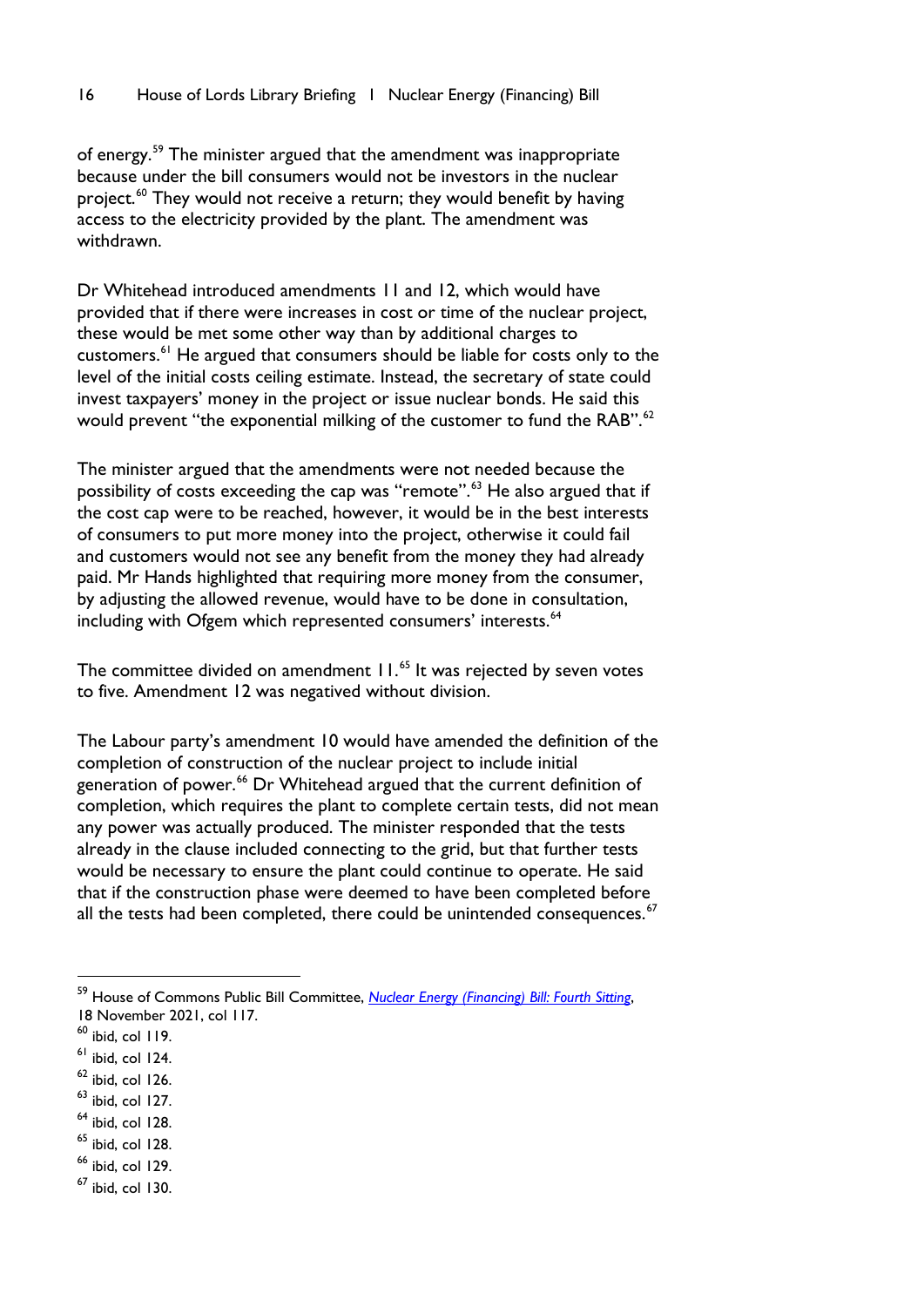The amendment was withdrawn.<sup>[68](#page-18-0)</sup>

Amendment 13, moved by Dr Whitehead, would have removed the words "as soon as reasonably practicable" from clause 8.<sup>[69](#page-18-1)</sup> The intention of the amendment was that details of licence modifications would have to be published straight away. In response, the minister argued that in practice removing these words would place less strict obligations on the Government to publish the documents in a timely manner. The amendment was withdrawn.

In moving amendment 14, Dr Whitehead queried the use of "may" rather than "must" in clause 17, relating to the making of regulations.<sup>[70](#page-18-2)</sup> The Government responded that changing "may" to "must" would make the clause unnecessarily restrictive. The amendment was withdrawn.

The Labour party's amendment 15 would have stipulated that people who receive the warm homes discount would not have to pay levies for the RAB. Dr Whitehead argued that as the bill stands, some people would be pushed into fuel poverty as a result of the levy.<sup>[71](#page-18-3)</sup> The minister argued that the amendment was not necessary because sums added to bills would be low and that the Government was supporting people on low incomes to pay fuel bills in other ways. The amendment was rejected on division by seven votes to six.

Amendment 20, tabled by the SNP, would have amended clause 19 to require the secretary of state to consider certain elements of a supplier's financial position before requiring them to pay collateral to the revenue collection counterparty.<sup>[72](#page-18-4)</sup> Speaking to the amendment, Alan Brown argued that the clause as currently written gave inadequate protection to suppliers. The minister argued that the collateral system had worked well when it had been used in contracts for difference schemes, and that Ofgem would ensure that amounts paid to a generation company were reasonable.<sup>[73](#page-18-5)</sup> The amendment was defeated on division by seven votes to two.

Dr Whitehead introduced amendment 16, which would have allowed cases of persistent non-payment of money owed to the counterparty by an electricity supplier to be referred to Ofgem.<sup>[74](#page-18-6)</sup> Clause 19 currently stipulates

<span id="page-18-0"></span><sup>68</sup> House of Commons Public Bill Committee, *[Nuclear Energy \(Financing\) Bill: Fourth](https://hansard.parliament.uk/pdf/commons/2021-11-18/9b248f1d-f253-48a9-af97-9b4899c8c937) Sitting*, 18 November 2021, col 131.

<span id="page-18-1"></span> $69$  ibid, col 132.

<span id="page-18-2"></span><sup>70</sup> House of Commons Public Bill Committee, *[Nuclear Energy \(Financing\) Bill: Fifth](https://hansard.parliament.uk/pdf/commons/2021-11-23/ddd1853e-2fd1-4658-bc88-cb5eeaf0e687) Sitting*, 18 November 2021, col 144.

<span id="page-18-3"></span> $<sup>71</sup>$  ibid, cols 146-7.</sup>

<span id="page-18-4"></span> $72$  ibid, col 151.

<span id="page-18-5"></span> $^{73}$  ibid, col 155.

<span id="page-18-6"></span> $74$  ibid, col 156.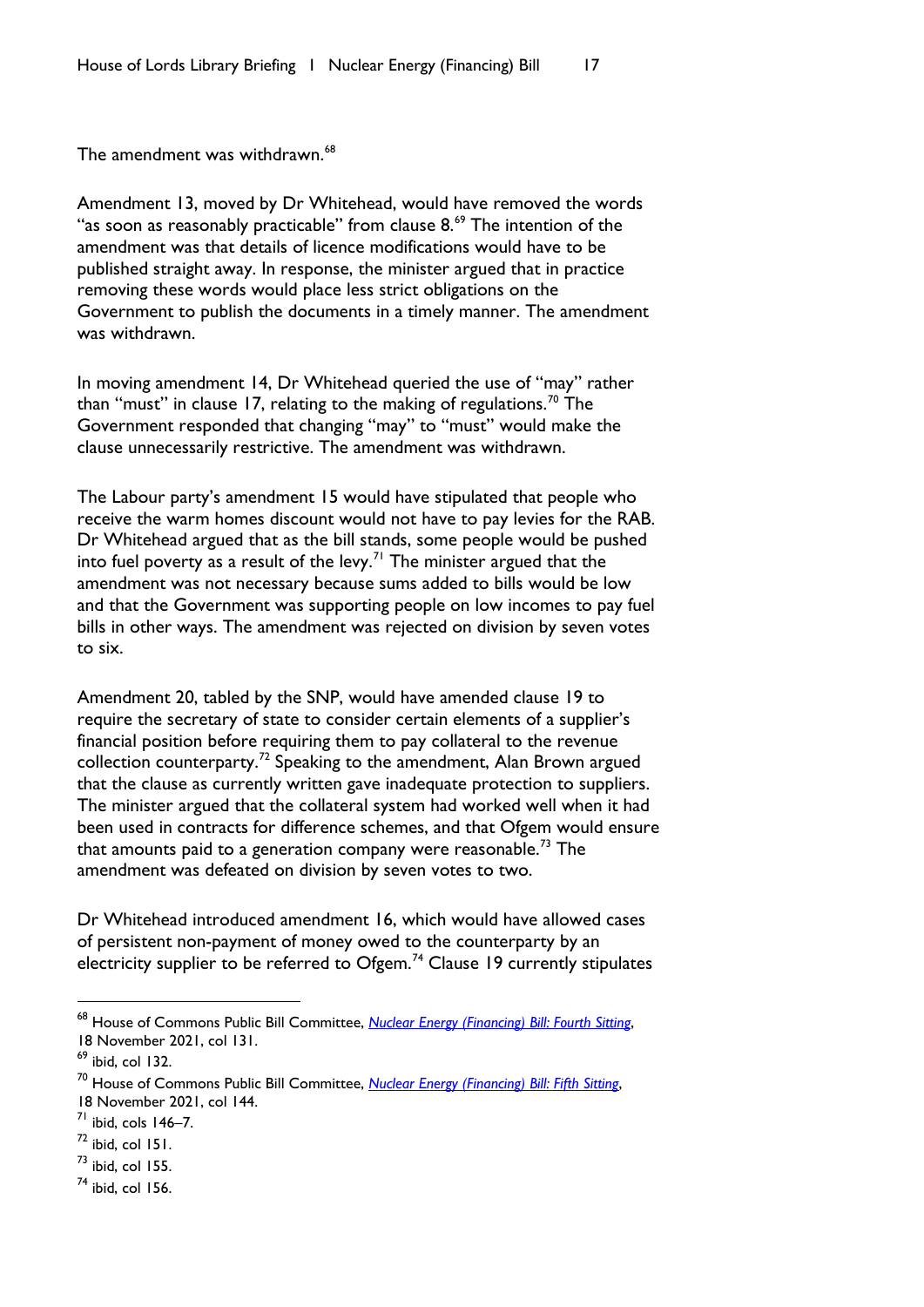that such a scenario would be a civil matter. Dr Whitehead argued that the amendment would replicate the procedure for non-payment of renewables obligation payments. In response, Mr Hands said that clause 22 of the bill provided that a breach of such a contract could be treated as if it were a breach of a licence condition, and this would allow the authority (Ofgem) to obtain an order to secure compliance and impose financial penalties. The amendment was withdrawn.

The Labour party's amendment 17 would have amended clause 21 to provide that money held by the revenue collection counterparty could only be transferred to the consolidated fund if there was no other option.<sup>[75](#page-19-0)</sup> Dr Whitehead argued that if the revenue collection counterparty was holding excess funds, these should be returned to customers. In response, the minister argued that the amendment would mean the revenue collection counterparty could not pay back a loan it had received from the Government.<sup>[76](#page-19-1)</sup> The amendment was defeated on division, by seven votes to six. [77](#page-19-2)

Dr Whitehead introduced the Labour party's amendment 18, which would have amended clause 32 such that if the insolvent nuclear company could not be rescued the Government would take it into public ownership.<sup>[78](#page-19-3)</sup> Dr Whitehead argued that it was unlikely that another company would wish to take over an insolvent nuclear company. He said that under the bill as it stood, if the nuclear company could not be rescued or sold, it would operate under special administration forever. The minister responded that transfer of a nuclear company to a public body was already possible under the bill. The amendment was withdrawn.

The SNP introduced five new clauses, all of which aimed to introduce new requirements for the secretary of state to publish details of elements of the RAB, or to seek approval from the House of Commons.

The SNP's new clause 1 would have required the secretary of state to set out the overall capital cost and expected up-front cost of prospective nuclear projects before making licence modifications for the purpose of implementing a RAB. [79](#page-19-4) Mr Brown argued that this would improve transparency. In response, Mr Hands argued that doing so could jeopardise efforts to raise capital for the project. The new clause was withdrawn.

<span id="page-19-0"></span><sup>75</sup> House of Commons Public Bill Committee, *[Nuclear Energy \(Financing\) Bill: Fifth](https://hansard.parliament.uk/pdf/commons/2021-11-23/ddd1853e-2fd1-4658-bc88-cb5eeaf0e687) Sitting*, 18 November 2021, col 162.

<span id="page-19-1"></span><sup>76</sup> ibid, col 164.

<span id="page-19-2"></span> $77$  ibid, col 165.

<span id="page-19-3"></span><sup>78</sup> House of Commons Public Bill Committee, *[Nuclear Energy \(Financing\) Bill: Sixth Sitting](https://hansard.parliament.uk/pdf/commons/2021-11-25/6f1914b3-6672-47c8-81eb-f58024411e62)*,

<sup>25</sup> November 2021, col 170.

<span id="page-19-4"></span><sup>79</sup> ibid, col 177.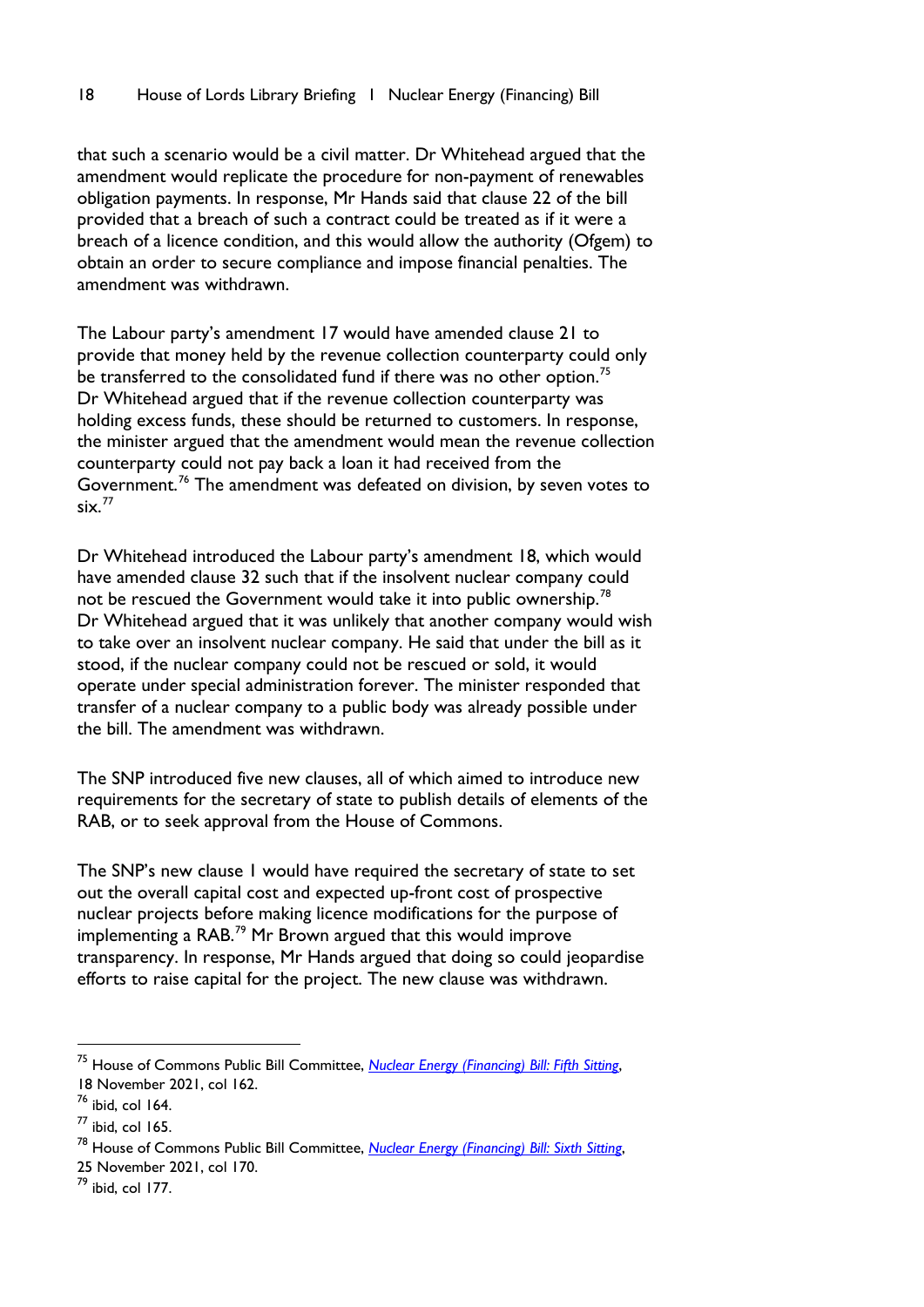New clause 2 would have required the secretary of state to publish details of any agreement offering a guaranteed price (strike price) to a nuclear company. [80](#page-20-1) The minister responded that the concept of a strike price did not exist in a RAB, therefore the amendment was not necessary.

New clause 3 would have required the Government to publish details of how decommissioning costs for a new nuclear plant would be met, including in the case of a nuclear company becoming insolvent. [81](#page-20-2) Mr Hands responded that the Energy Act 2008 already required operators of nuclear power stations to have finance in place for decommissioning. The new clause was withdrawn.

New clause 4 would have inserted extra conditions on the exercise of clause 42, concerning financial provision. Clause 42(2)(c) would require money to be provided by Parliament to cover costs incurred by the Government in relation to making payments to a nuclear administrator or a relevant licensee nuclear company. The new clause would have required these payments to be approved by the House of Commons.<sup>[82](#page-20-3)</sup> The Government argued that this amendment could have negative implications for a special administration regime. The new clause was withdrawn.

New clause 5 would have provided that before transferring a nuclear company under the special administration provisions, the secretary of state would be required to publish a report concerning, among other things, the liabilities of the nuclear power station and the costs of ensuring it produces energy.<sup>[83](#page-20-4)</sup> The minister argued that the amendment was unnecessary because it is the court which decides when the transfer should take effect. The new clause was withdrawn. [84](#page-20-5)

# <span id="page-20-0"></span>**4.3 Report stage**

The bill's House of Commons report stage took place on 10 January 2022. No amendments were made to the bill, however both the Labour party and the SNP returned to issues that they had raised at committee stage.

The Labour party again introduced amendments relating to foreign ownership of nuclear companies subject to a RAB.<sup>[85](#page-20-6)</sup> The Government repeated its argument that the amendment could have the effect of excluding companies part-owned by foreign governments, such as EDF, from

<span id="page-20-5"></span> $84$  ibid, col 187.

<span id="page-20-1"></span><sup>80</sup> House of Commons Public Bill Committee, *[Nuclear Energy \(Financing\) Bill: Sixth Sitting](https://hansard.parliament.uk/pdf/commons/2021-11-25/6f1914b3-6672-47c8-81eb-f58024411e62)*, 25 November 2021, col 182.

<span id="page-20-2"></span> $81$  ibid, col 183.

<span id="page-20-3"></span> $82$  ibid, col 184.

<span id="page-20-4"></span> $83$  ibid, col 186.

<span id="page-20-6"></span><sup>85</sup> HC *Hansard*[, 10 January 2022, cols 312–14.](https://hansard.parliament.uk/commons/2022-01-10/debates/9520D9D8-A690-47D6-BE4C-EEB6547EDF21/NuclearEnergy(Financing)Bill)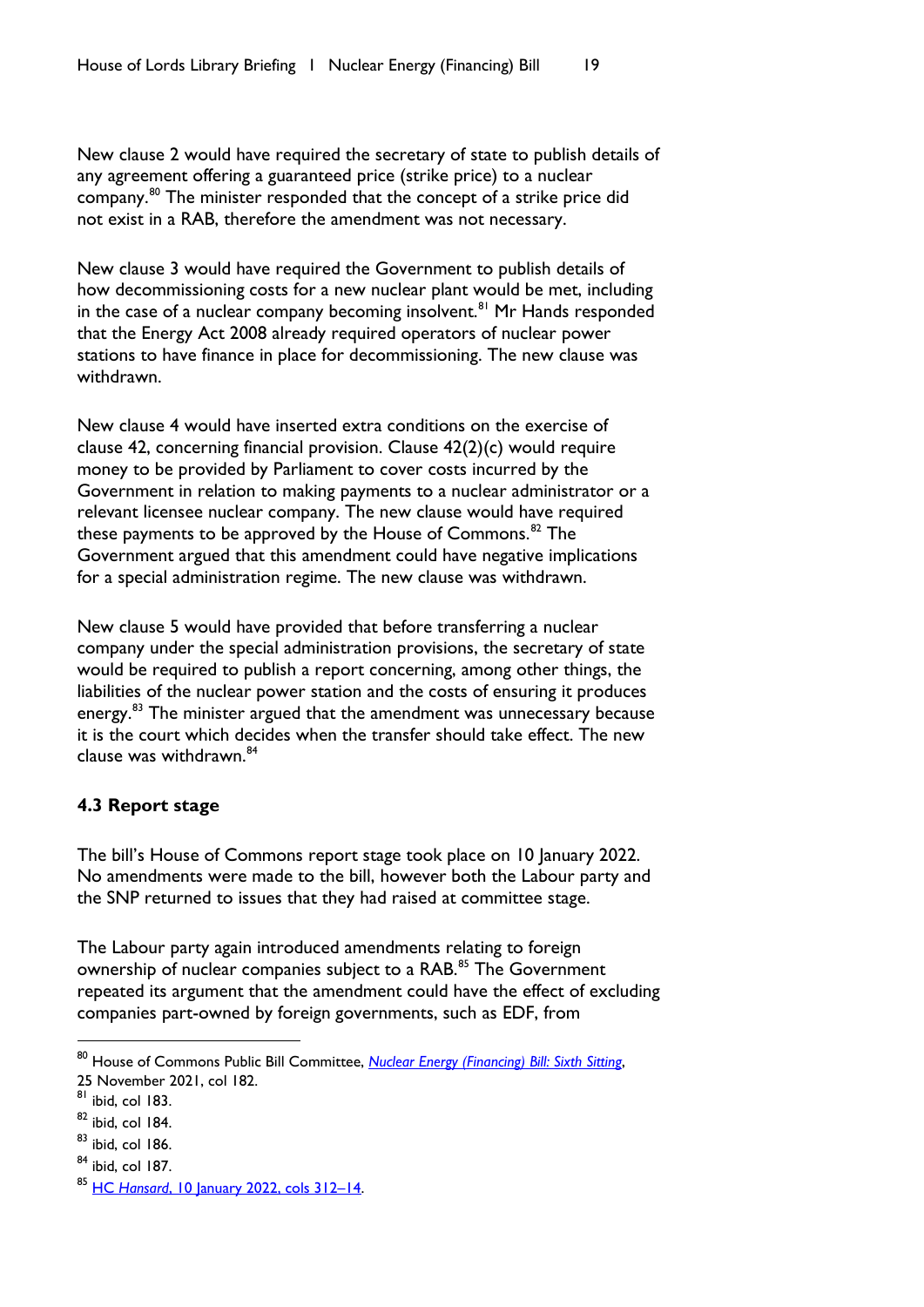#### 20 House of Lords Library Briefing | Nuclear Energy (Financing) Bill

participating in nuclear projects.<sup>[86](#page-21-0)</sup> The amendment was defeated on division, by 316 to  $204.^{87}$  $204.^{87}$  $204.^{87}$ 

The Labour party also pushed to a division an amendment about how costs in excess of the financing cap would be met. The Labour amendment 3 sought to ensure these extra costs would not be met by additional charges on consumers.<sup>[88](#page-21-2)</sup> The Government reiterated its argument that these charges were unlikely to occur because of the due diligence conducted beforehand, but if they were necessary, they were likely to be in consumers' best interests.<sup>[89](#page-21-3)</sup> The amendment was defeated on division, by 315 votes to 207.<sup>[90](#page-21-4)</sup> A related amendment was not called.

Another Labour party amendment, returning to the issue of the transfer into public ownership of a nuclear company that could not be rescued, was not called.

The SNP reiterated its argument that the bill lacked transparency, and introduced several new clauses and amendments which aimed to increase transparency.

The SNP's new clause 1 would have required payments relating to a special administration regime to be approved by the House of Commons first.<sup>[91](#page-21-5)</sup> The Government argued that this would slow down the special administration process and the new clause was withdrawn.<sup>[92](#page-21-6)</sup>

The SNP's amendment 6 would have introduced a RAB designation notice setting out public funding of a project. The minister responded that the "legislation already creates a clear and transparent process for Government decision making".<sup>[93](#page-21-7)</sup> The amendment was not called.

The House divided on the SNP's amendment 9 that would have required the Government to publish a report on the upfront costs of a project, as well as the terms of sale of electricity to the grid and how decommissioning costs would be met. The Government reiterated its argument that publishing these costs could jeopardise attempts to raise capital.<sup>[94](#page-21-8)</sup> The amendment was

- <span id="page-21-4"></span> $90$  ibid, cols  $351-4$ .
- <span id="page-21-5"></span> $91$  ibid, col 313.
- <span id="page-21-6"></span> $92$  ibid, col 337.
- <span id="page-21-7"></span> $93$  ibid, col 338.
- <span id="page-21-8"></span> $94$  ibid, col 339.

<span id="page-21-0"></span><sup>86</sup> HC *Hansard*[, 10 January 2022, col 33](https://hansard.parliament.uk/commons/2022-01-10/debates/9520D9D8-A690-47D6-BE4C-EEB6547EDF21/NuclearEnergy(Financing)Bill)8.

<span id="page-21-1"></span><sup>87</sup> ibid, cols 342–5.

<span id="page-21-2"></span><sup>88</sup> ibid, col 313.

<span id="page-21-3"></span> $89$  ibid, col 339.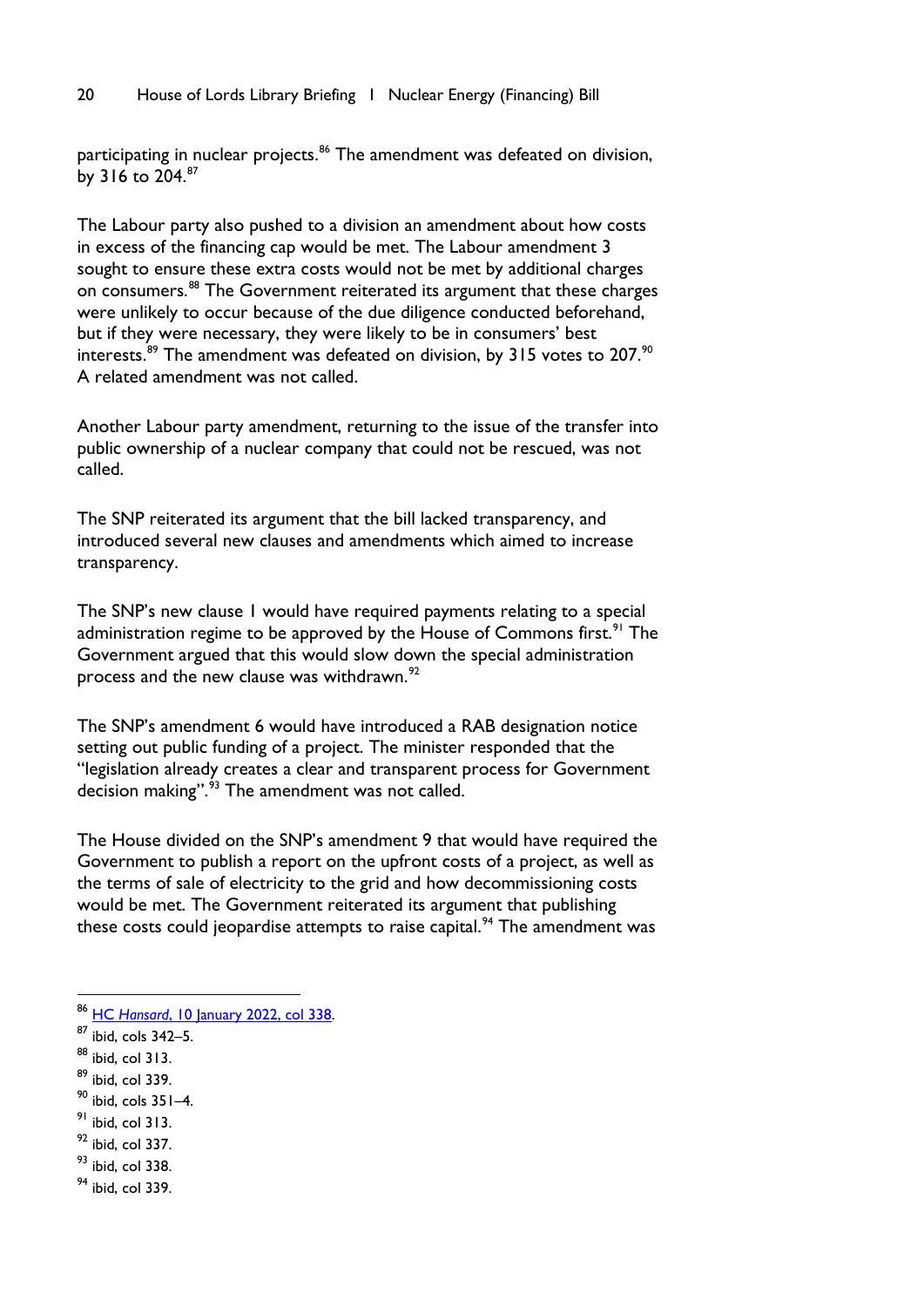rejected by 315 votes to 207.<sup>[95](#page-22-1)</sup>

Other SNP amendments not called included requirements to publish a report on outages, longevity, safety, penalties for outages over a certain number of days at nuclear companies, and to publish a report before making a transfer under the special administration regime.<sup>[96](#page-22-2)</sup>

#### <span id="page-22-0"></span>**4.4 Third reading**

The bill's third reading in the House of Commons took place on 10 January 2022, directly following its report stage.

Speaking for the Government, Secretary of State for Business, Energy and Industrial Strategy Kwasi Kwarteng reiterated the Government's position that the UK would not be able to achieve its goal of reaching net zero carbon emissions by 2050 without new nuclear power, and the measures in the bill were necessary to secure funding for new nuclear power stations. $\frac{97}{10}$  $\frac{97}{10}$  $\frac{97}{10}$ He maintained that the RAB would result in lower overall costs to consumers than using other funding models.

Speaking for the Labour party, Dr Whitehead stated that the Opposition supported the Government's desire to ensure new nuclear power stations were built and supported the RAB model.<sup>[98](#page-22-4)</sup> He argued, however that because the RAB model had never been used for a project at the scale of a nuclear plant before, consumers must be carefully protected. Dr Whitehead said that the Government should reconsider whether it should allow the Chinese state nuclear corporation to have a role in the Sizewell C project.<sup>[99](#page-22-5)</sup>

The SNP argued that new nuclear power was not an efficient use of resources. Alan Brown said that it would be more effective to invest in renewables and retrofitting homes to make them more energy efficient.<sup>[100](#page-22-6)</sup>

The House of Commons voted to give the bill a third reading, by 458 votes to 53.[101](#page-22-7)

- <span id="page-22-5"></span> $<sup>99</sup>$  ibid, col 357.</sup>
- <span id="page-22-6"></span> $100$  ibid, col 358.

<span id="page-22-1"></span><sup>95</sup> HC *Hansard*[, 10 January 2022, cols](https://hansard.parliament.uk/commons/2022-01-10/debates/9520D9D8-A690-47D6-BE4C-EEB6547EDF21/NuclearEnergy(Financing)Bill) 347–9.

<span id="page-22-2"></span> $96$  ibid, col  $313$ .

<span id="page-22-3"></span> $97$  ibid, col 355.

<span id="page-22-4"></span> $98$  ibid, col 356.

<span id="page-22-7"></span><sup>101</sup> ibid, cols 362–5.